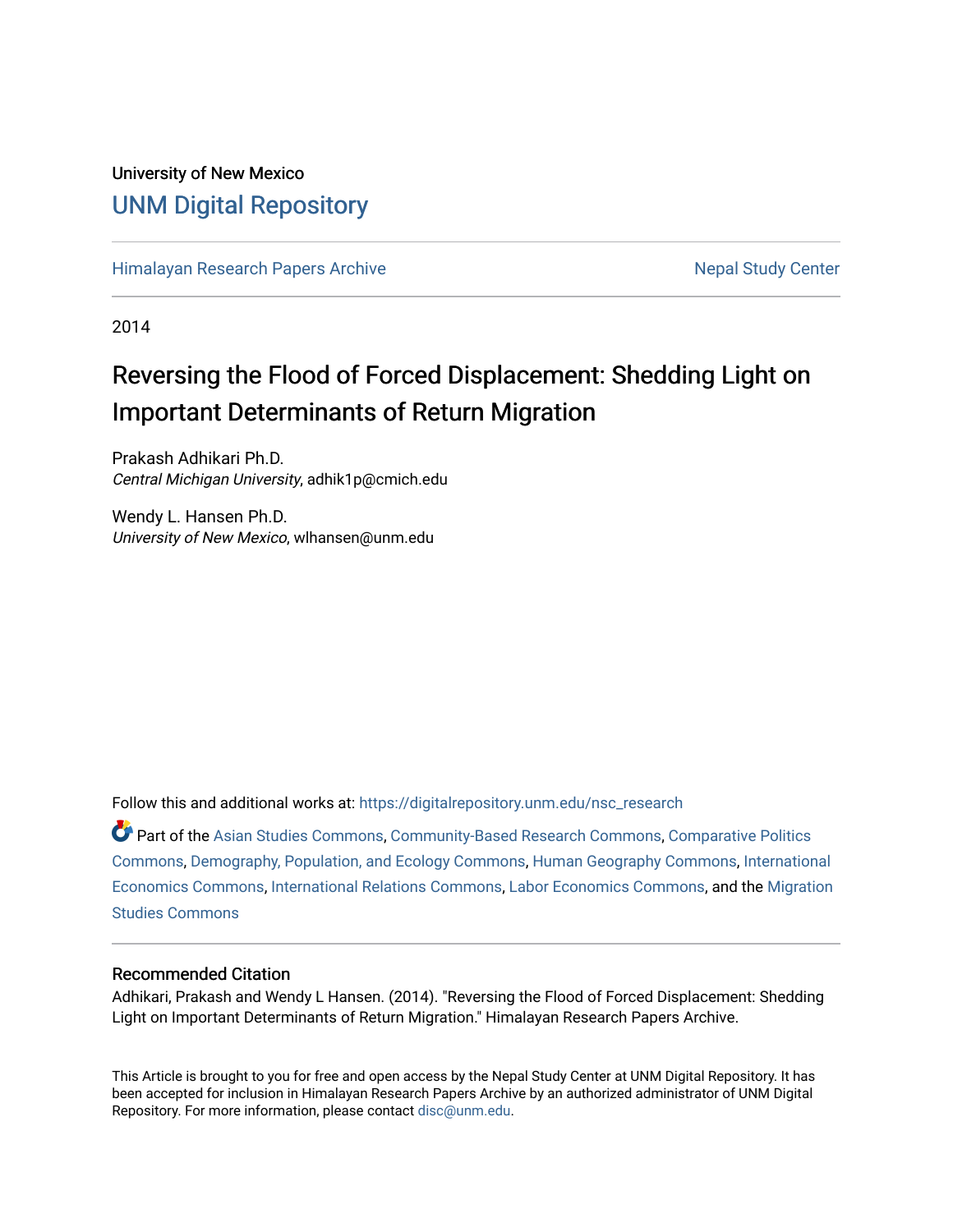# **Reversing the Flood of Forced Displacement: Shedding Light on Important Determinants of Return Migration**

Prakash Adhikari<sup>\*</sup> and Wendy L. Hansen<sup>†</sup>

† Professor, University of New Mexico, USA. Email: [wlhansen@unm.edu](mailto:wlhansen@unm.edu)

<sup>\*</sup> Assistant Professor, Central Michigan University, USA. Email: [adhik1p@cmich.edu](mailto:adhik1p@cmich.edu)

The authors acknowledge receipt of financial support from the U.S. National Science Foundation (SES-0819494) and the Clyde E. and Garnet G. Starkey Scholarship Award from the University of New Mexico for this research.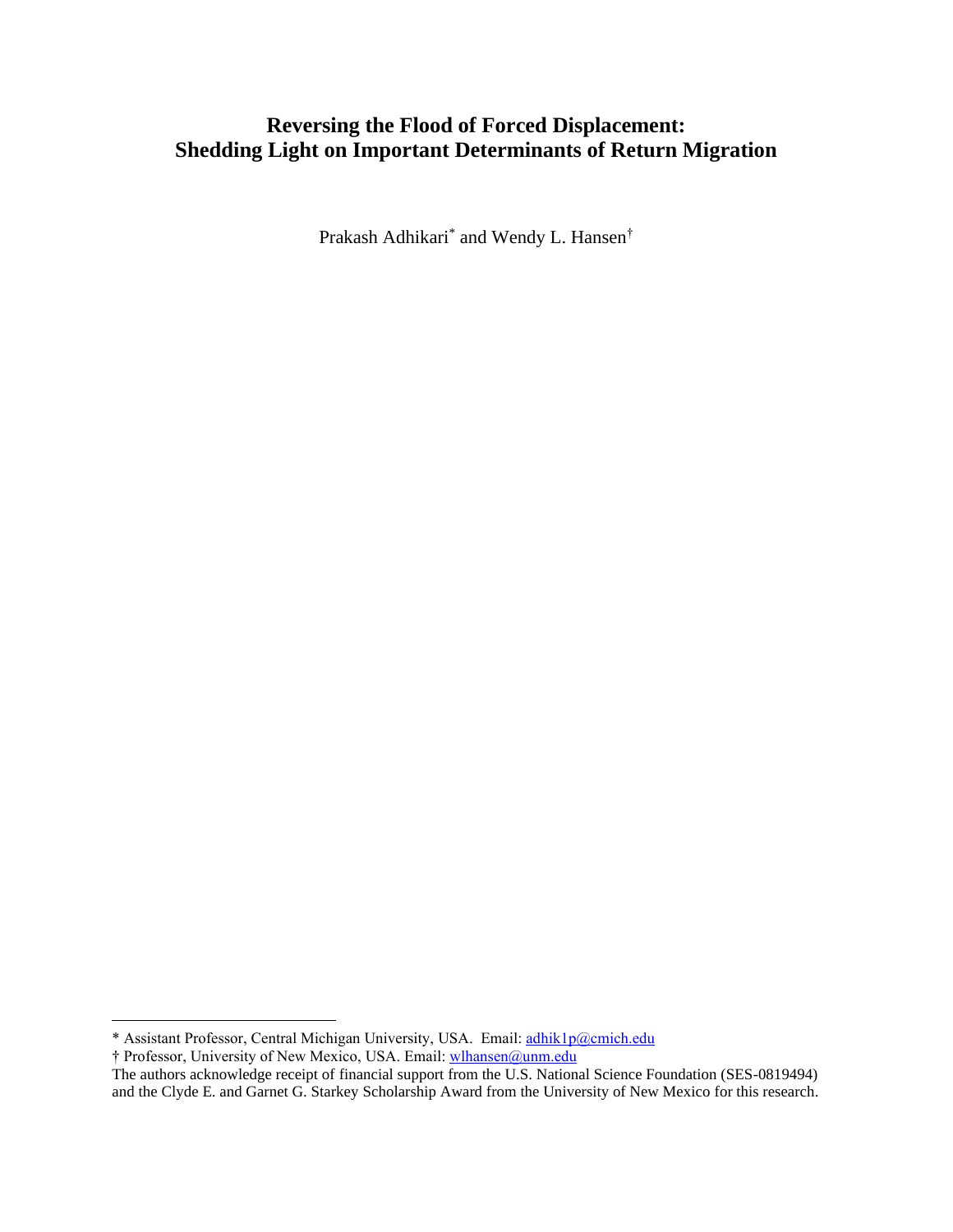# **ABSTRACT**

*Most current research on forced migration focuses on explaining patterns of displacement during armed conflicts and the role that social networks play in pulling people away from conflict torn areas. But what happens to displaced persons after a conflict ends? While many of these individuals are able to resettle in the place to which they fled during conflict, some individuals return to their places of origin while others remain in limbo. This research seeks to better understand behavior after flight. Using a rational choice framework, we theorize that people are strategic in their calculations of the costs and benefits of trying to return to their former lives. We argue that social networks and economic conditions are likely to play as important a role in return migration as in forced migration. Using primary data collected at the individual level, we examine the impact of various factors that affect the choices of displaced persons to return home or not in the aftermath of flight.*

**Keywords:** Forced Displacement, Nepal, Return Migration, Forced Migration, IDPs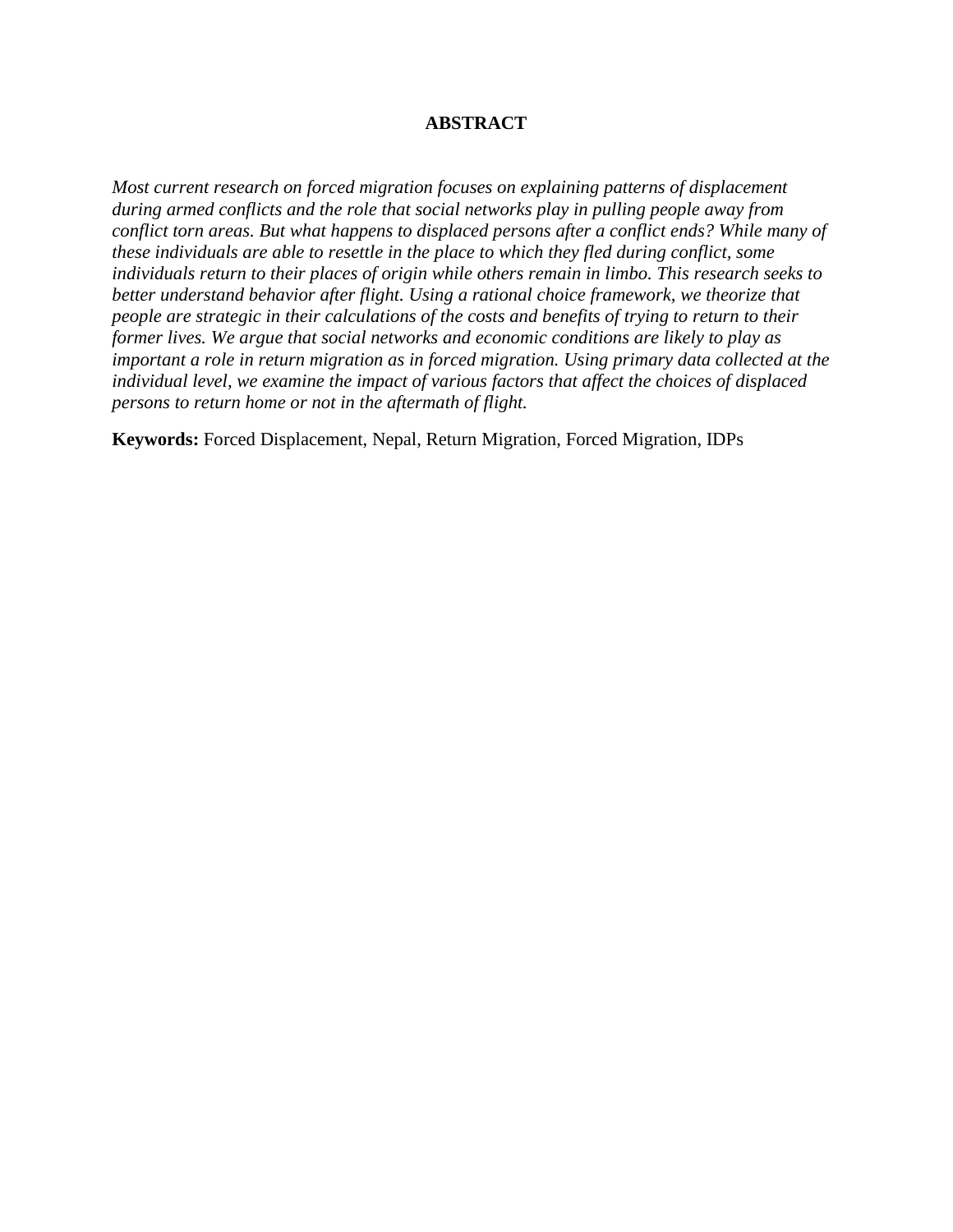# **Reversing the Flood of Forced Displacement: Shedding Light on Important Determinants of Return Migration**

This research investigates the circumstances under which individuals decide whether or not to return home after the end of a civil war. Every year, millions of people leave their homes to escape violent conflict and become either refugees or Internally Displaced Persons (IDPs). According to the United Nations High Commissioner for Refugees (UNHCR), a total of 45.2 million people were "forcibly displaced worldwide as a result of persecution, conflict, generalized violence, and/or human rights violations" from their homes by the end of 2012 with 7.6 million displaced in 2012 alone. These figure include 28.8 IDPs (UNHCR 2013, p. 6). Most current research on forced migration focuses on explaining patterns of displacement during armed conflicts. But what happens to displaced persons after the conflict ends? While some return to their previous lives, many do not. Some of these individuals are able to resettle in the place to which they fled during conflict, while others remain in limbo. According to the UNHCR, only 2.1 million of all displaced persons had returned home by the end of 2012 (UNHCR 2013). Although a number of studies have been conducted recently to explain the causes of forced migration, few studies look at whether or not refugees or IDPs return to their homes, or the conditions that might lead to their return. Understanding why some people return home while others do not in the aftermath of civil conflict has important implications for policy makers. For example, understanding the conditions under which individuals are willing to return to their place of origin can help in the development of intervention strategies and post conflict reconstruction policies.

Extending existing literature on forced migration, this research argues that the end of conflict by itself is not the sole factor affecting people's decisions to return home. Using a rational choice framework, we theorize that people are strategic in their calculations of the costs and benefits of trying to return to their former lives. We use primary data collected at the individual level in Nepal to examine the impact of various factors on the choice of displaced persons to return home or not in the aftermath of flight during the Nepali civil war.<sup>1</sup>

Nepal is an interesting case to use in trying to understand why people return because a much higher percentage of people returned to their homes in the aftermath of the Nepali civil conflict than the global average. By the end of 2012, three-fourths of the estimated 200,000 displaced Nepalis had returned home, leaving 50,000 still "unable or unwilling to return to their homes" (IDMC 2012, p. 1), while globally less than five percent of the 45 million forced

<sup>&</sup>lt;sup>1</sup> Nepal went through a decade of insurgency beginning 1996 and ending in 2006 with the signing of a Comprehensive Peace Agreement (CPA) between the government and the Maoist insurgents (see Adhikari and Samford 2013 for a summary of previous research on the Nepali conflict). The war began when members of the Communist Party of Nepal (Maoist) walked out of parliament and launched a 'people's war' with the stated objectives of overthrowing the monarchy and establishing a people's republic. Existing literature in the field makes two familiar arguments regarding the causes of the insurgency. While one group of scholarship makes the 'opportunity' argument (Bohara et al. 2006, Do and Iyer 2007, 2010), others cite 'grievance' as the motivating factor for the insurgency (Murshed and Gates 2006; Nepal et al. 2011). Adhikari and Samford (2013) argue for a combination of both opportunity and grievance factors for the onset and growth of the insurgency. During the war, over 200,000 people were displaced (IDMC 2012), with nearly 14,000 killed and thousands disappeared (INSEC 2012).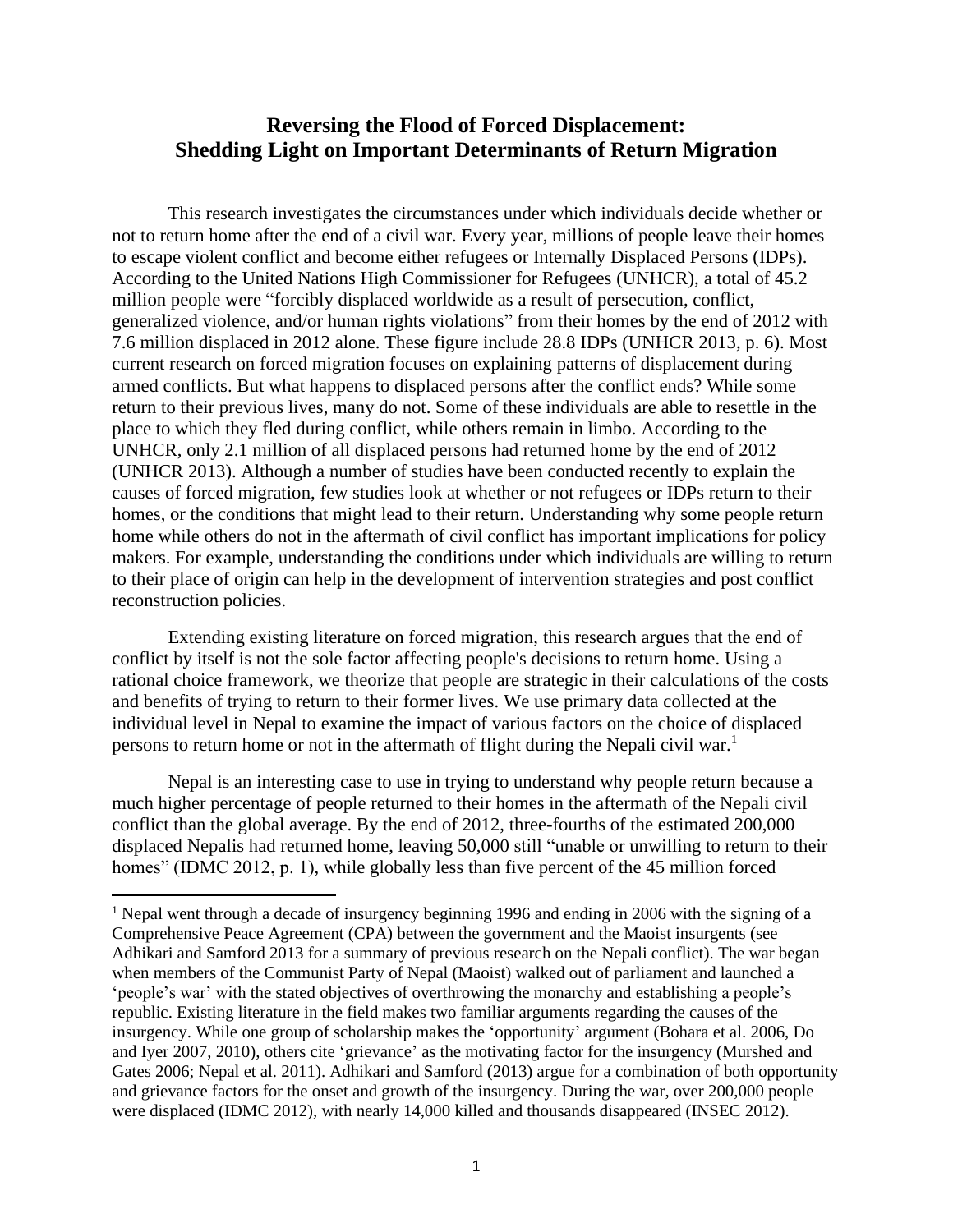migrants had returned home by the end of 2012. It is precisely these figures that motivated this research. More specifically we ask why some individuals were willing to return, while others, arguably displaced by the same causes, were not. Primary data collected at the individual level right after the end of the insurgency in Nepal enable us to more precisely predict individual-level decisions to return home or not after an insurgency (see Appendix for detail on the survey). The results show that while prior exposure to violence and threat of violence are important predictors of return migration, economic and socio-political factors also play a key role in affecting individuals' decisions to go back. Better understanding the factors that affect the return of forced migrants to their homes may help policy makers in their efforts to better deal with this global problem.

#### **Prior Research**

While a number of studies have been conducted recently to explain the causes of forced migration, studies on return migration are limited. The study by Arias, Ibáñez and Querubin (2013) is an exception. Using household level data collected in Colombia, the authors conclude that individuals' "desire" to return is influenced by economic opportunities at the place of origin, level of trauma experienced by the displaced persons, social networks, as well as demographic characteristics of the individual household. Although the authors acknowledge a potential selfselection mechanism at work in understanding the migration process, their study does not address the issue of selection bias in explaining causes of return. Additionally, due to the nature of their data, Arias et al. (2013) are only able to measure the *desire* of displaced households to return, not the actual decision of individuals to return, a flaw the authors acknowledge.

Because of the potential importance of selection in studying the decisions of individuals to return or not, understanding causes of flight also becomes an important part of the puzzle. Our survey data enable us to model individuals' decisions to flee during conflict as well as their decision to return in the aftermath of the insurgency. We argue that many of the factors that affect people's decision to flee or not will also play a role in their decision of whether or not to return, hence we review this literature here.

Existing research on forced migration argues that conflict, economic opportunity, social networks and physical infrastructure or geographic terrain are important to understanding causes of flight. Many existing studies, most at the aggregate country level, address the impact of violence, or of war in general, that generates threat of forced migration (Hakovirta 1986; Zolberg et al. 1989; Schmeidl 1995; Davenport et al. 2003; Moore and Shellman 2004, 2006, 2007; Melander and Öberg 2006; Melander, Öberg and Hall 2009; Edwards 2009). Recent studies conducted at the subnational and individual-level have drawn similar conclusions (Steele 2009; 2011; Adhikari 2012; 2013).

Scholars of large-*n* analyses also argue that economic opportunity, measured in terms of the level of economic development and poverty in the countries of origin and destination, is associated with forced migration (Zolberg et al. 1989; Schmeidl 1997; Davenport et al. 2003; Moore and Shellman 2004; 2006; 2007). These studies suggest that when confronted with conflict, people tend to stay when the opportunity cost of fleeing, measured in terms of forgone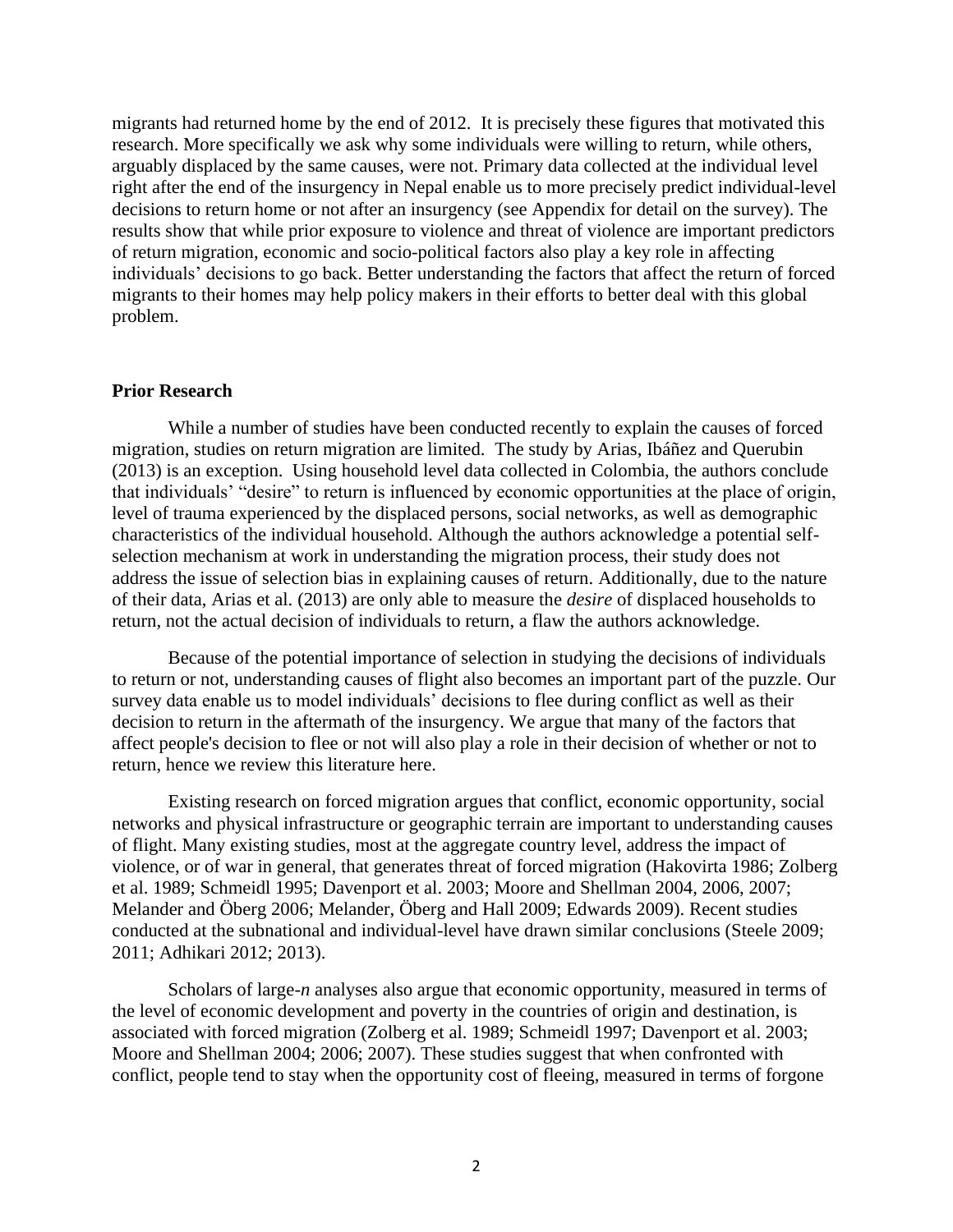economic opportunity at the place of origin, outweighs a physical threat to life. Individual-level studies have confirmed these aggregate findings (Adhikari 2013, Arias et al. 2013).

Prior research has also pointed out that social networks may be associated with forced migration. Scholars here tend to follow two arguments. One group claims that past displacement leads to more displacement at the present or in the future (Schmeidl 1997; Davenport et al. 2003; Moore and Shellman 2004, 2007; Edwards 2009), arguing that people who have moved in the past transmit information about their journey and place of destination to their friends and families back home; friends and family then feed this information into their decision equation of whether to stay or leave, and they flee if the associated risk of staying is higher than that of fleeing. The second argument regarding the relationship between social networks and forced migration is that people care about their place of birth and personal belongings, and therefore, they develop or take advantage of alternative mechanisms, such as social networks, that allow them to stay put. According to this argument, civil war reconfigures societies, changing the roles of existing social networks, while also creating new ones (Wood 2008; Colletta et al. 2000; Harpviken 2009; Varshney 2002; Adhikari 2011, 2012, 2013), offering some individuals enough security so that they choose to stay. Arias et al. (2013) found that the presence of a social network is positively associated with a households' desire to return. We extend the second argument and theorize that social networks are likely to play as important a role in return migration as in forced migration.

Finally, existing research on forced migration shows that a country's physical infrastructure and geographic features may be associated with the decision of individuals to flee or stay (Schmeidl 1997; Moore and Shellman 2006; Czaika and Kis-Katos 2009). These studies tend to argue that geographical terrain and lack of road facilities raise transportation costs, making it difficult for people to flee.

In sum, existing theory on forced migration suggests that when confronted with conflict, people tend to stay when the opportunity cost of fleeing, measured in terms of forgone economic opportunity at the place of origin as well as one's attachment to home, outweighs a physical threat to life. While these arguments are very useful in understanding why some individuals stay while others leave, what is missing from the literature is an equally important systematic analysis and understanding of individuals' decisions of whether or not to return home in the aftermath of flight.

#### **Theoretical Framework and Research Hypotheses**

The major objective of this study is to investigate the circumstance under which individuals decide whether or not to return home after the end of a civil war, conditioned on their decision to flee. Building on the rational choice model of forced migration we argue that return migration also involves some degree of decision-making wherein individuals examine the relative costs and benefits of staying in the place of displacement or moving back home. The decision to return or not to return is not only a function of one's expectation of being victimized, but also the presence of economic opportunities at the place of origin. The general environment of conflict and availability of socio-economic opportunities feed into the decision calculus of individuals, causing some to decide to return and others to remain displaced. In addition, social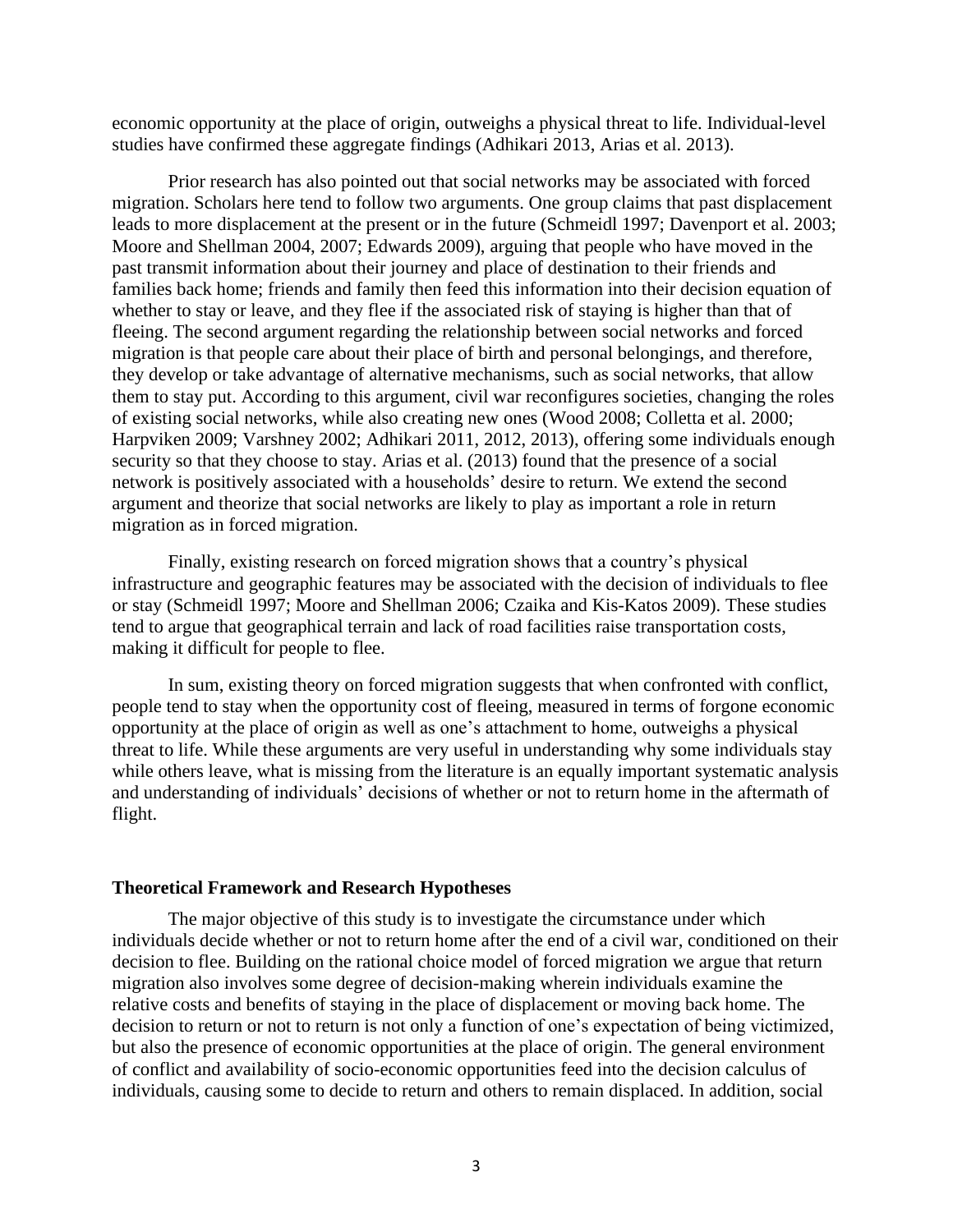networks such as community level organizations as well as family connections may play a crucial role in the return decision process. Examination of this powerful mechanism of social connectedness is lacking in the existing literature. More precisely, the decision to return home or remain displaced will be influenced by an individual's assessment of the costs of returning versus remaining as a displaced person, so the decision to return or not is a function not only of the end of a conflict, but also of perceived benefits and costs of returning.

Although prior studies have made a significant contribution to our understanding of factors explaining forced migration, due to the nature of the data these studies cannot explain return migration. We use primary data collected at the individual level to develop a two-stage multivariate model that explains individuals' decisions of whether or not to return home, conditioned on their decision to flee during conflict. Since the decision to return home is conditional on having fled in the first place, it is necessary to use a selection model, which incorporates both levels of decision making. Below, we discuss the research hypotheses designed to investigate at greater depth the causal factors leading to variation in both flight and return decisions at the individual level.

Existing research concludes that violent conflict and gross human rights violations are significant predictors of forced migration. We argue that if threat to physical integrity of life is a cause of forced migration, it may also affect individuals' decisions of whether or not to return home. We identify two means by which violent conflict may threaten physical integrity ―*actual violence* and *threat of violence*. Threat occurs when an individual is affected by the general environment of violence and fear created by conflict; for example, when someone witnesses a neighbor being killed or abducted they may feel threatened even though they were not physically impacted by the act. The cumulative effect is increased fear that may force an individual from his or her home in the first place. Actual violence, on the other hand, is the actual physical assault that individuals suffer from an act directed at them or a family member, such as being abducted, which may compel them to flee, and make them reluctant to return. Both actual violence and the threat of violence that individuals experienced before they were forced to flee may be associated with their decisions to return or not return in the aftermath of the war. This leads to the first hypothesis:

# **Hypothesis 1:** *A decision of whether or not to flee is positively associated with actual violence or the threat thereof, while a decision of whether or not to return is negatively associated with such experiences.*

Existing literature on forced migration emphasizes the importance of economic opportunities at the place of origin for explaining flight. Arguably, threats to economic security may be as compelling as direct physical threats to life insofar as survival in economically precarious societies can be compromised by economic breakdowns. In fact, people may be willing to tolerate some measure of physical threat in contexts where favorable economic opportunities are present. For some, personal property such as land may be extremely valuable, making it difficult for them to leave. Assuming a constant level of physical threat, people are more likely to flee when economic opportunities also start depleting. This implies that people are more likely to flee from areas where economic opportunities are poorer and development infrastructures have been harder hit. They may also be more likely to leave when personal property such as land and crops are forcefully seized. Similarly, availability of economic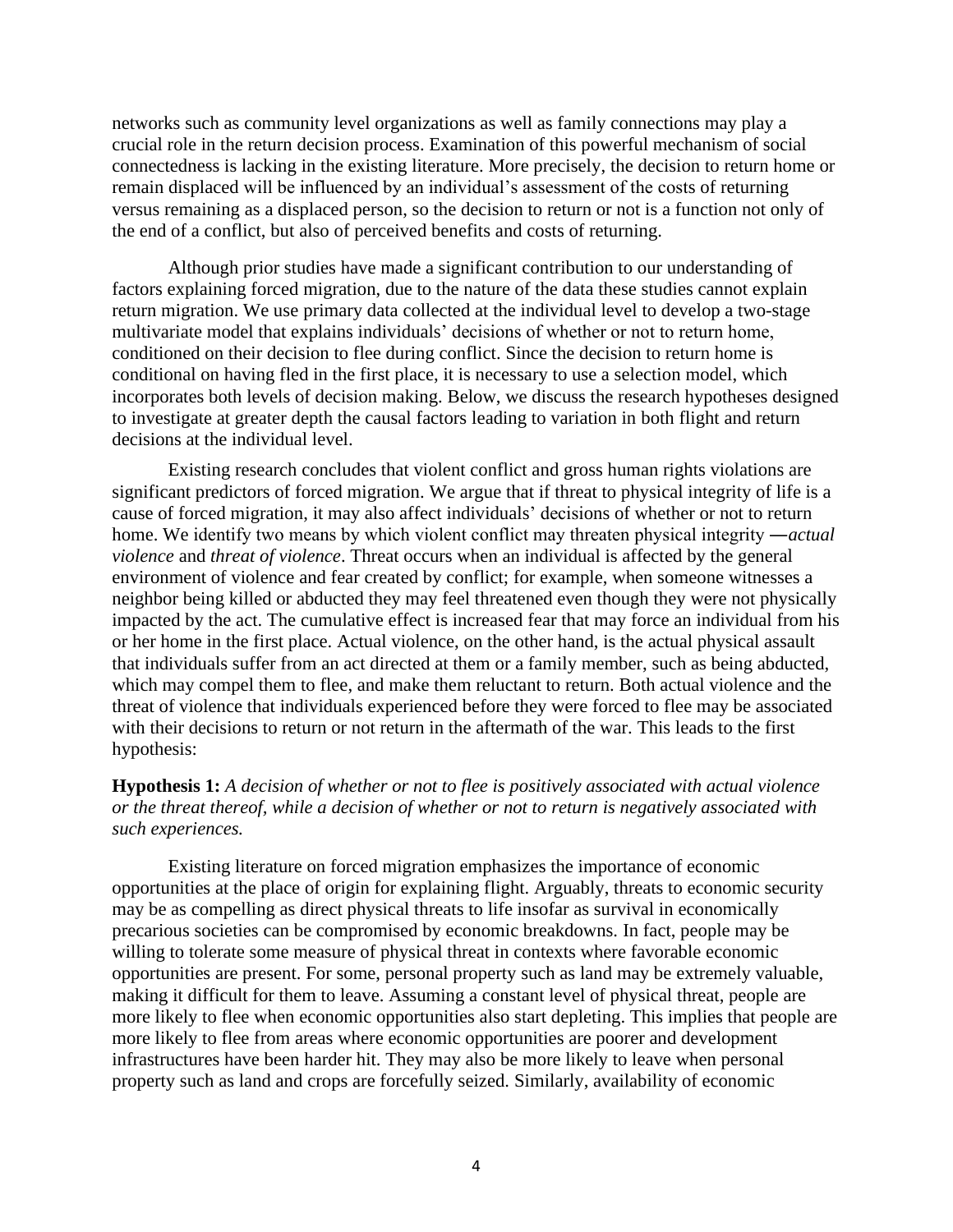opportunities or personal property is likely to induce people to take a risk and go back. This leads to our second hypothesis:

## **Hypothesis 2***: A decision to flee is positively associated with a lack of economic opportunity, while a decision to return is negatively associated with a lack of economic opportunities.*

Prior research on forced migration concludes that dense social networks at the place of origin provide a mechanism for individuals to cope with conflict, reducing the probability of flight. The same can be argued about forced migrants' return decisions. As an alternative to living in a limbo, individuals may choose to take greater risks, while seeking protection through social networks. Many community and non-governmental organizations (NGOs) become active in protecting civilians during conflicts. Such organizations may also provide support for individuals to return to their communities (Arias et al. 2013). Social networks are likely an important factor in individual's decision-making.

In the case of Nepal, many pre-existing community-level organizations became instrumental in creating social cohesion among villagers during the conflict (Gilligan, Pasquale and Samii 2013). Existing traditional indigenous community-level organizations that had been overshadowed or suppressed by the ongoing conflict started uniting villagers for the cause of protecting human rights due to excesses committed by the state and rebel armies. In the process, many community-level organizations were brought together for the cause of protecting the rights of members. Evidence suggests that there was a considerable decrease in incidents of human rights violations and displacement as a result of NGO and community organization's involvement (Adhikari 2012; 2013). Similarly, personal social networks in the form of family and friends may impact flight and return decisions. We know that a family network in a village may provide strong incentives not to flee, but family and friends outside of one's village may also help one to flee and resettle in a new place, rather than face the risks of returning home. This discussion leads to the following hypotheses:

# **Hypothesis 3***: The decision to flee is negatively associated with the existence of community social networks, while the decision to go home after flight is positively associated with the existence of these social networks. In addition, the existence of personal social networks outside of an individual's community will induce flight and discourage return.*

An armed conflict involves fighting between groups that are often associated with opposing political opinions, and therefore partisanship is arguably an important element of present day civil wars. However, existing literature on forced migration has overlooked the importance of this variable. We assess the impact of conflict on targeted political parties in terms of displacement and return migration. Individuals who support the rebel party are less likely to be targeted by them, whereas those opposing the movement led by the rebels are likely to be systematically prosecuted or forced from their villages. By the same token, members of the targeted party are less likely to return for fear of being targeted again.

The party system in Nepal provides an excellent opportunity to test this hypothesis.<sup>2</sup> When democracy was reinstated in 1990, the Nepali Congress (NC) along with the Communist

<sup>&</sup>lt;sup>2</sup> The first democratic government of the 1950s, which lasted for only one decade, was led by the Nepali Congress (NC) party. When democracy was reinstated in 1990, the NC reemerged as the largest party forming the new government. The NC was strongly in favor of a constitutional monarchy in Nepal until the reign of Gyanendra Bir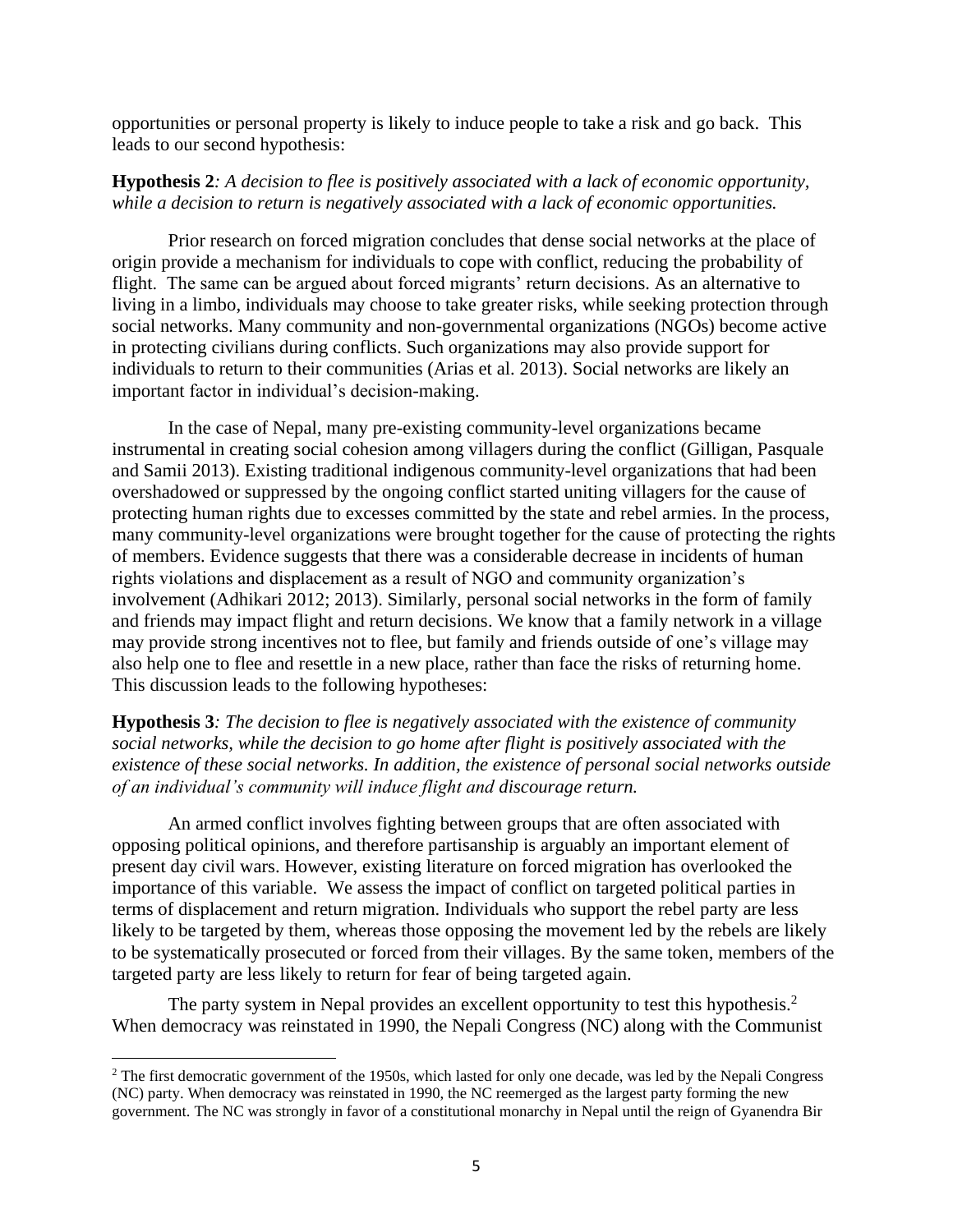Party of Nepal-United Marxist Leninist (CPN-UML) and *Rastriya Prajatantra Party* (RPP) were in favor of a constitutional monarchy. When the Maoists launched their insurgency in 1996, members of the NC and RPP were labeled as enemies of the 'people's war' and often targeted. Therefore, members of the CPN (M) are less likely to be displaced whereas supporters of the NC, RPP and UML parties are more likely to have fled and are less likely to return.

Nepal also has a long history of caste and class-based discrimination (Whelpton 2005). The Maoist insurgency started in the Midwestern region of the country by mobilizing disaffected youths from minority ethnic groups and *dalits* who had historically been marginalized by the Nepali state. Members of the upper caste were labelled as the "principal agents" of socioeconomic oppression and often targeted by the rebels (Eck 2010, 40). We expect members of the Brahmin and Chettri castes to be more likely to flee for fear of being attacked and less likely to return for fear of being targeted again.

# **Hypothesis 4:** *The decision to flee is positively associated with membership in the targeted party, while the decision to go home is negatively associated with membership in the targeted political party and caste.*

In addition to the above factors, this study also provides an assessment of the possible impact of demographics, such as education and number of children on the decision to return home. Demographic features such as education and number of children are likely to play important roles in the decision of an individual to flee or return. For example, educated youths, who are more likely to flee to cities and towns in search of jobs and a safer environment, are less likely to return. And families with more children may flee to protect them, but may also have greater kinship ties to the village and therefore may be more likely to return. In societies where children tend to marry at a very young age, networks of kinship ties may be created in a village making the emotional attachment even stronger. We test for the impact of these demographic factors in both decision models.

Finally, previous studies on forced migration have also pointed out that factors such as geography and access to road facilities are likely to condition displacement. Mountainous terrain may raise the transaction costs for people on the move by raising transportation costs (Moore and Shellman 2006; Adhikari 2012, 2013). While rough terrain may constrain individuals' decision to flee, such factors are less likely to affect their decision to return home. Unlike flight decisions,

Bikram Shah Dev, the last king of Nepal, who was forced from his palace in May 2008. When the Maoists launched their people's war in February 1996 with the major objective of abolishing the monarchy, the NC was in power. Acting on the information of preparation for an armed conflict by the Maoists, the then government mobilized police forces in November 1995 under the name of 'Operation Romeo' to suppress the Maoists. The operation resulted in gross human rights violations, including, rape, arrest, disappearances, and illegal detention of hundreds of leftleaning but mostly innocent villagers in Rolpa district (Karki and Seddon: 2003). This incident encouraged many villagers to join the Maoists, and the members of the NC came to be included in the list of the "enemies of the people's war." The Communist Party of Nepal (Maoist) CPN (M) is a splinter faction of the Communist Party of Nepal (CPN), formed in 1949. The CPN party was divided in its opinion over the issue of constitutional monarchy following the restoration of democracy in 1990. Those who stood in favor of constitutional monarchy came together to form the Communist Party of Nepal-United Marxist Leninist (CPN-UML), and those who were in favor of abolishing the monarchy joined together to launch the 'people's war' in 1996. Consequently, CPN -UML) was included on the list of the "enemies" and the party supporters were systematically targeted during the conflict. The *Rastriya Prajatantra Party* (RPP), which was formed after the reinstatement of democracy in 1990 by those who used to be in the king's court during the Panchayat regime, were also openly targeted by the Maoists and often forced to flee their homes.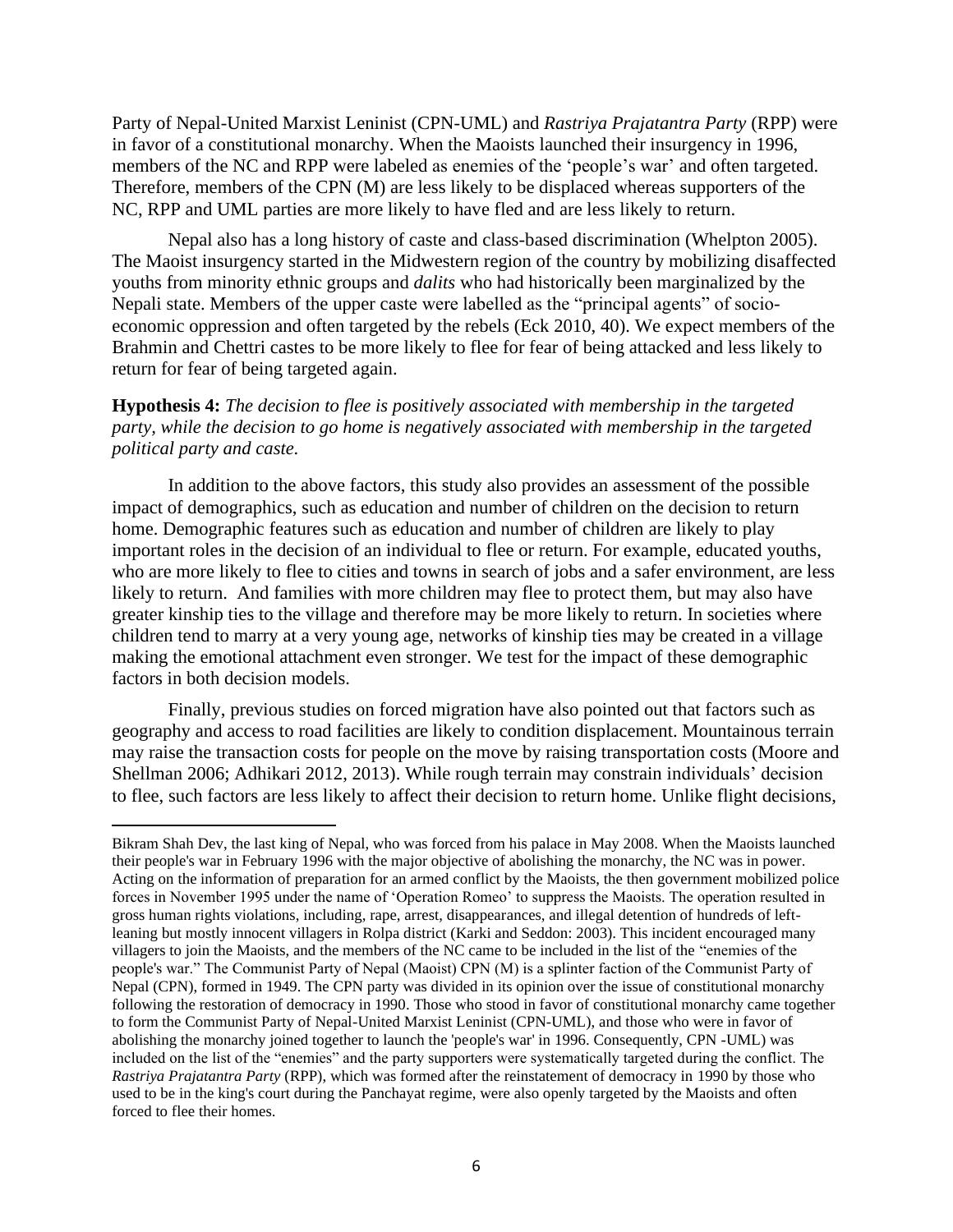return decisions are usually made during peacetime and people can take time to hike the mountains or arrange transportation on their return journey. Nepal provides an excellent opportunity to test the importance of physical terrain because of its diverse topography. This leads to a fifth hypothesis:

**Hypothesis 5***: Higher elevation is negatively associated with the decision of individuals to flee.* 

#### **Research Design, Data, and Measures**

Data for the present study come from field research conducted during the summer and fall of 2008 in Nepal. Over 1800 randomly selected people were surveyed, including displaced and non-displaced individuals. Nepal is divided into three topographical regions (mountains, hills and plains) with 75 districts. The districts are further divided into 3,914 Village Development Committees (VDCs), each with 9 wards for a total of 35,226 wards. We used a weighted multi-stage cluster sampling technique to go from region, to VDC, to ward level, and then randomly drew two samples, one of individual households at the ward level and another of displaced persons originating from those wards. The displaced were randomly sampled from a list generated by the Informal Sector Service Center (INSEC) according to individuals' ward of origin. Use of wards as the sampling unit has the advantage of offering a paired design of individuals who decided to stay and those who decided to leave, and who decided to go back and who decided not to return within the same contextual environment. Besides being a mountainous country, Nepal is very poorly served by road networks. It can take several hours simply to walk between wards. Cluster sampling down to the ward level and then randomly sampling within wards also made the project feasible given time and financial constraints. (See Appendix I for further details on the research design and data.)

A two stage selection model is used to predict whether or not individuals return home, controlling for the initial decision of whether or not to flee in the first place. The main dependent variable is a dichotomous measure of whether or not individuals had returned (*RETURNED*) home by the time the survey was conducted (after the end of the conflict). Returnees are coded as 1 and non-returnees as 0. But the decision to return or not is conditioned on the initial decision to flee. In other words, we only observe individuals' decisions to return or not if they made the initial decision to flee. Thus a Heckman selection model is used to control for possible correlation in the errors between the two decision stages. Below, we discuss operationalization of the specific independent variables used to test the research hypotheses proposed above.

#### **Independent Variables**

To underscore the weight of physical threat to an individual's decision, over 1800 subjects, displaced, non-displaced, and returnees were asked about the violence and threat of violence they experienced during the war. Two variables, created from the information gathered, are employed to assess the impact of violence on individuals' decisions. Actual violence (*ACTUAL VIOLENCE*) is comprised of information based on the actual physical assault experienced by individuals. This is a dichotomous variable coded 1 if the respondent experienced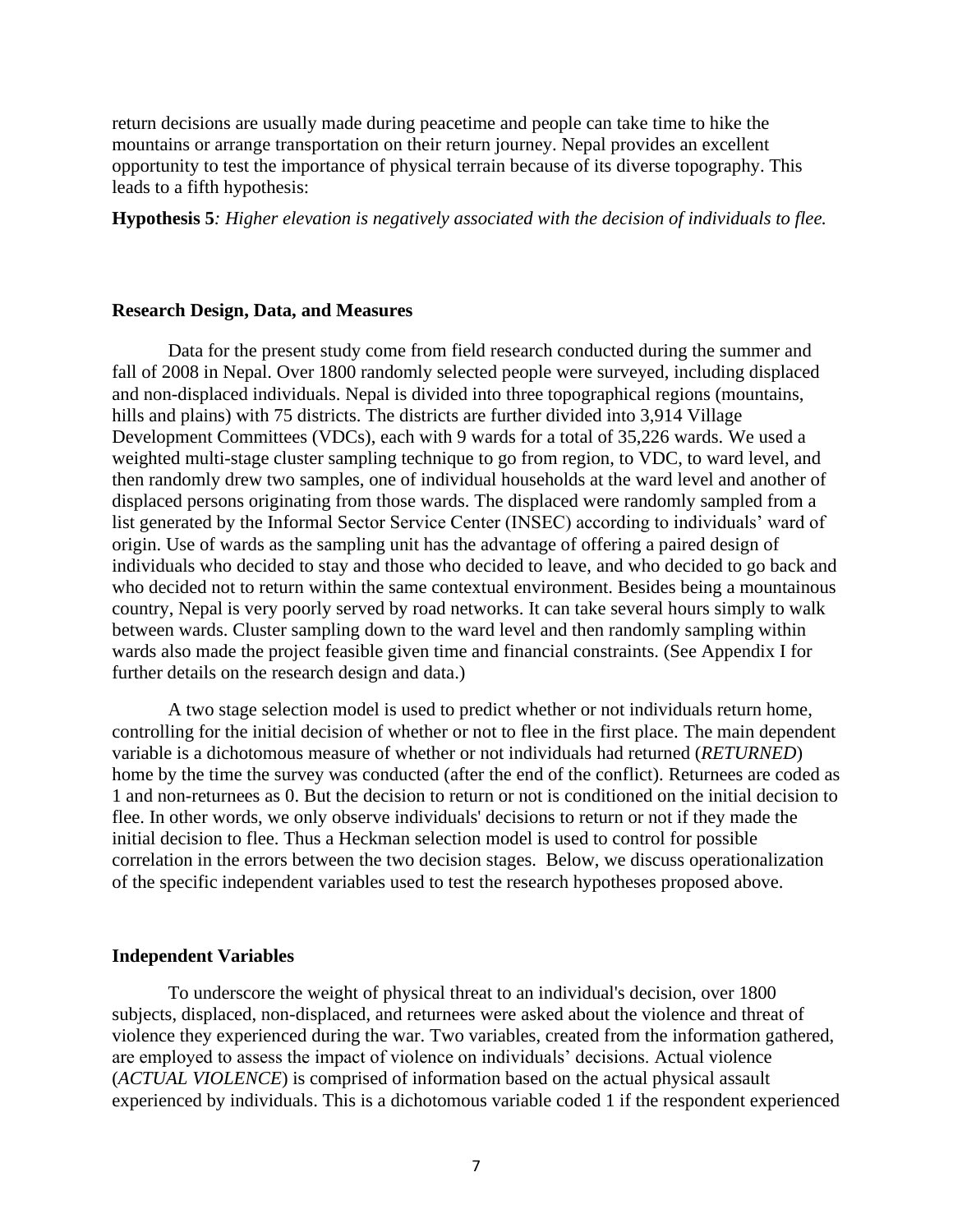any one or more of the following: physical assault, abduction, physical and mental torture, sexual violence, punishment for not quitting their position with the national army, and forced participation in political activities such as protest rallies, mass gathering and indoctrination, otherwise 0.

| <b>VARIABLES</b>                          | N    | <b>Mean</b> | Std. Dev. | Min            | <b>Max</b>     |  |
|-------------------------------------------|------|-------------|-----------|----------------|----------------|--|
| <b>RETURNED</b>                           | 1298 | .51         | .50       | $\overline{0}$ | $\mathbf{1}$   |  |
| <b>IDP</b>                                | 1804 | .72         | .50       | $\overline{0}$ | $\mathbf{1}$   |  |
| <b>ACTUAL VIOLENCE</b>                    | 1804 | .85         | .35       | $\Omega$       | $\mathbf{1}$   |  |
| THREAT OF VIOLENCE                        | 1804 | 2.12        | 1.31      | $\overline{0}$ | 6              |  |
| <b>INDUSTRY PRESENT</b>                   | 1782 | .06         | .23       | $\theta$       | $\mathbf{1}$   |  |
| <b>INDUSTRY DESTROYED</b>                 | 1745 | .07         | .25       | $\overline{0}$ | $\mathbf{1}$   |  |
| <b>INCOME</b>                             | 1761 | 2.21        | 1.46      | $\theta$       | 6              |  |
| <b>CROP/ANIMAL LOSS</b>                   | 1780 | .69         | .85       | $\overline{0}$ | $\overline{2}$ |  |
| <b>LAND LOSS</b>                          | 1671 | 2.40        | 3.88      | $\overline{0}$ | 12.7           |  |
| <b>COMMUNITY SOCIAL</b>                   |      |             |           |                |                |  |
| <b>NETWORKS</b>                           | 1804 | .68         | .47       | $\overline{0}$ | $\mathbf{1}$   |  |
| PERSONAL SOCIAL                           |      |             |           |                |                |  |
| <b>NETWORKS</b>                           | 1804 | .25         | .43       | $\overline{0}$ | $\mathbf{1}$   |  |
| <b>TARGETED PARTY</b>                     | 1804 | .32         | .47       | $\theta$       | $\mathbf{1}$   |  |
| <b>UPPER CASTE</b>                        | 1804 | .50         | .50       | $\overline{0}$ | $\mathbf{1}$   |  |
| <b>TOTAL CHILDREN</b>                     | 1804 | 2.02        | 2.16      | $\theta$       | 22             |  |
| <b>EDUCATION</b>                          | 1767 | 1.26        | 1.40      | $\overline{0}$ | 6              |  |
| LAND (LOGGED)                             | 1804 | 7.49        | 2.95      | $\overline{0}$ | 12.9           |  |
| <b>ELEVATION</b> (meter)                  | 1804 | 906.99      | 630.90    | 60             | 2100           |  |
| Note: N varies due to random missing data |      |             |           |                |                |  |

# **Table 1: Descriptive Statistics**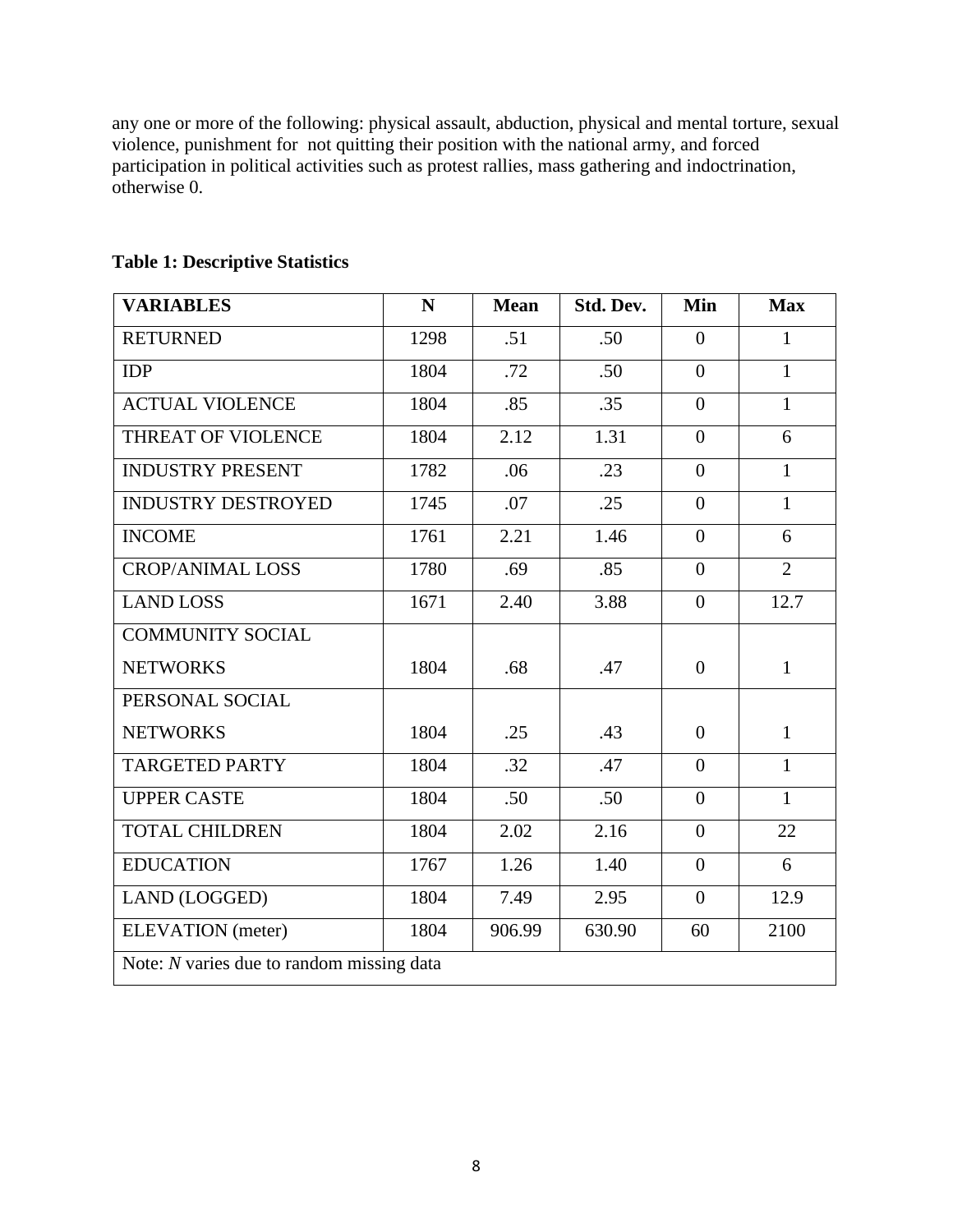The threat of violence (*THREAT OF VIOLENCE*) is expressed in terms of a composite index.<sup>3</sup> This index measures an individual's perception of the threat of violence. Threat of violence is different from actual violence in that the former represents the prevailing environment of threat created by conflict in a given community and the degree of its impact as perceived by individuals in the community, whereas the latter expresses an actual human rights abuse realized by individuals in that community. The mean level of actual violence and threat of violence experienced by respondents during the conflict is .85 and 2.23 respectively, and the two measures are modestly correlated at .13. The extent to which conflict affects an individual's decision to leave or not and the decision to return or not may depend on the significance of both perception and realization of the impact of violence emanating from war and its aftermath. For our purpose, these measures are expected to be positively associated with the decision to leave and negatively associated with going home.

The present study moves to the micro-level to assess the significance of individuals' economic conditions and economic opportunities at the place of origin. To capture the decisions to leave or not, and to return or not made at the individual level, the present study uses a number of measures of the economic conditions facing an individual.

A root cause of the recent civil conflict in Nepal lies in the nature of the concentration of wealth in the hands of a few privileged classes. Because of a history of over 230 years of feudal oligarchy, coupled with direct rule by a royal dynasty, wealth (mainly land) came to be concentrated in the hands of the elites (Whelpton 2005). This landed class was labeled as 'feudal' and was targeted by the Maoists during the initial phase of the conflict. People were asked to either surrender their land or leave. The Maoists also systematically targeted villagers who were relatively better off in terms of the amount of crops produced, animals farmed and annual income earned. In the process, family-owned lands were seized and given to the landless, forcing the families to flee. Others were asked to contribute crops in the form of a seasonal tax. Many were also asked to contribute animals to feed the Maoist army. Job holders and business owners were forced to contribute part of their income as a 'donation'. Those who defied the Maoists' orders sometimes had their crops, animals, or land seized, their homes destroyed, and were often forced from their villages. Those who complied were more likely to be allowed to stay. Nepal is an agrarian country where nearly 40 percent of the population lives on subsistence farming. As

*Thread of Violence*<sub>*i*</sub> = 
$$
\sum_{j=1}^{6} \frac{X_{ij} - min(X_{ij})}{max(X_{ij}) - min(X_{ij})}.
$$

The threat of violence index represents individual respondents' feeling about the level of physical and mental threat that they faced during the conflict. Equal weights have been accorded to all the 6 sources of threats mentioned above in computing the aggregate threat of violence index.

<sup>&</sup>lt;sup>3</sup> This composite index has been computed from information about the gravity of threat as perceived by each respondent on a scale of 1 (not important at all) to 4 (very important) for the following six components: (1) physical threat intended at physically harming the respondent either by beating or some kind of physical assault, (2) political coercion such as forced conversion of political ideology or related acts intended at curtailing one's political freedom, (3) forced recruitment into either the rebel or state army, (4) murder of a family member, (5) physical and mental torture such as amputation, harassment, etc., and (6) sexual harassment.

Given that  $X_{ii}$ ,  $min(X_{ii})$ , and  $max(X_{ii})$  represent the actual, minimum and maximum gravity (on a scale of 1 through 4) of the *i*<sup>th</sup> respondent (*i* = 1 to 1804) and the *j*<sup>th</sup> component of threat (*j* = 1 to 6), then the *Threat of Violencei* is defined as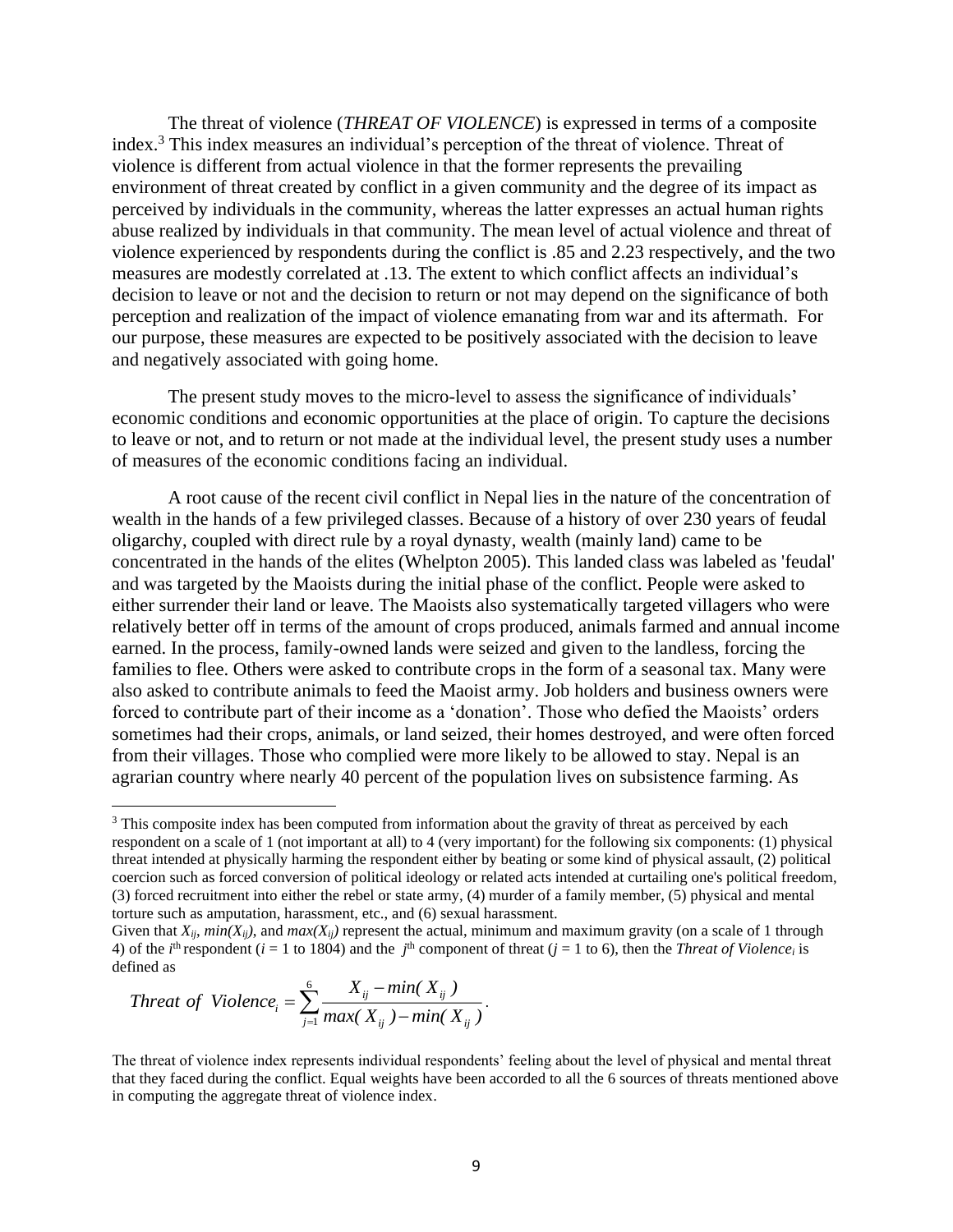such, land, crops and animals are the most critical assets of a villager. If any or all of these assets are either seized or destroyed, a family is likely to suffer a crippling economic loss, and consequently is likely to be forced from their home. If these assets have not been returned, the individuals are less likely to return.

To capture the impact of economic conditions, we use two sets of variables. The first set measures economic opportunities and individual economic conditions and the second set measures destruction of economic opportunity and personal economic loss. The variable *INDUSTRY-PRESENT* is a dichotomous measure of whether or not at least one industry is present in the respondent's village. As a retaining factor, this variable is expected to have a negative coefficient in the flight model, and as an attracting factor, a positive coefficient in the return model. The variable *INCOME* is a measure of annual household income expressed in terms of Nepali rupees.

At the village level, the dummy variable *INDUSTRY DESTROYED* measures destruction of economic opportunity and is expected to be positively associated with displacement and negatively associated with decision to return. Personal economic loss is measured by loss of one's property. *CROP/ANIMAL-LOSS* is a measure of whether or not an individual's crops, animals or both were forcefully seized by either the Maoists or the national army during the conflict. No loss is coded 0. A positive loss of crops or animals is coded 1, and a loss of both is coded 2. *LAND-LOSS* is a measure of the amount of land owned and lost by an individual. Individuals whose crops, animals, or land were seized are more likely to flee and they are less likely to return home.

To assess the impact of social networks, the present study uses information about the respondents' knowledge of the presence and/or absence of three community level organizations operating at the village level, as well as a measure of the respondent's personnel connections outside of the village. The variable *COMMUNITY SOCIAL NETWORKS* is coded 1 if the respondent was a member of or expressed knowledge of the presence of any of the following three organizations: community forest users groups, mothers group and small farmers' development program, and zero otherwise (see Adhikari 2012). This proxy measure for the degree of micro-level social networking is expected to reduce the likelihood of displacement and the expected sign of coefficient in the flight model is negative. Presence of a dense community social network is also likely to induce individuals who did flee to return home, hence the expected sign of the coefficient in the return model is positive. Additionally, we also test for the impact of an individual's personal connections as a form of social network. The variable *PERSONAL SOCIAL NETWORKS* is coded 1 if the respondent had family or friends living outside of the village (such as the capital city of Kathmandu or abroad) from whom they were able to seek help, 0 otherwise. Presence of family or friends in the city or away from the immediate conflict is likely to pull people from villages; therefore the expected sign of the variable in the flight model is positive. On the other hand, family members living in cities are likely to help people resettle, thus the expected sign of the variable is negative in the return model.

During the survey, respondents were asked to identify their political party affiliation. This information is used to test the impact of party affiliation on displacement and a decision to return. The variable *TARGETED PARTY* is a dichotomous measure of whether or not the respondent identified her or himself as affiliated with either the Nepali Congress (NC) party or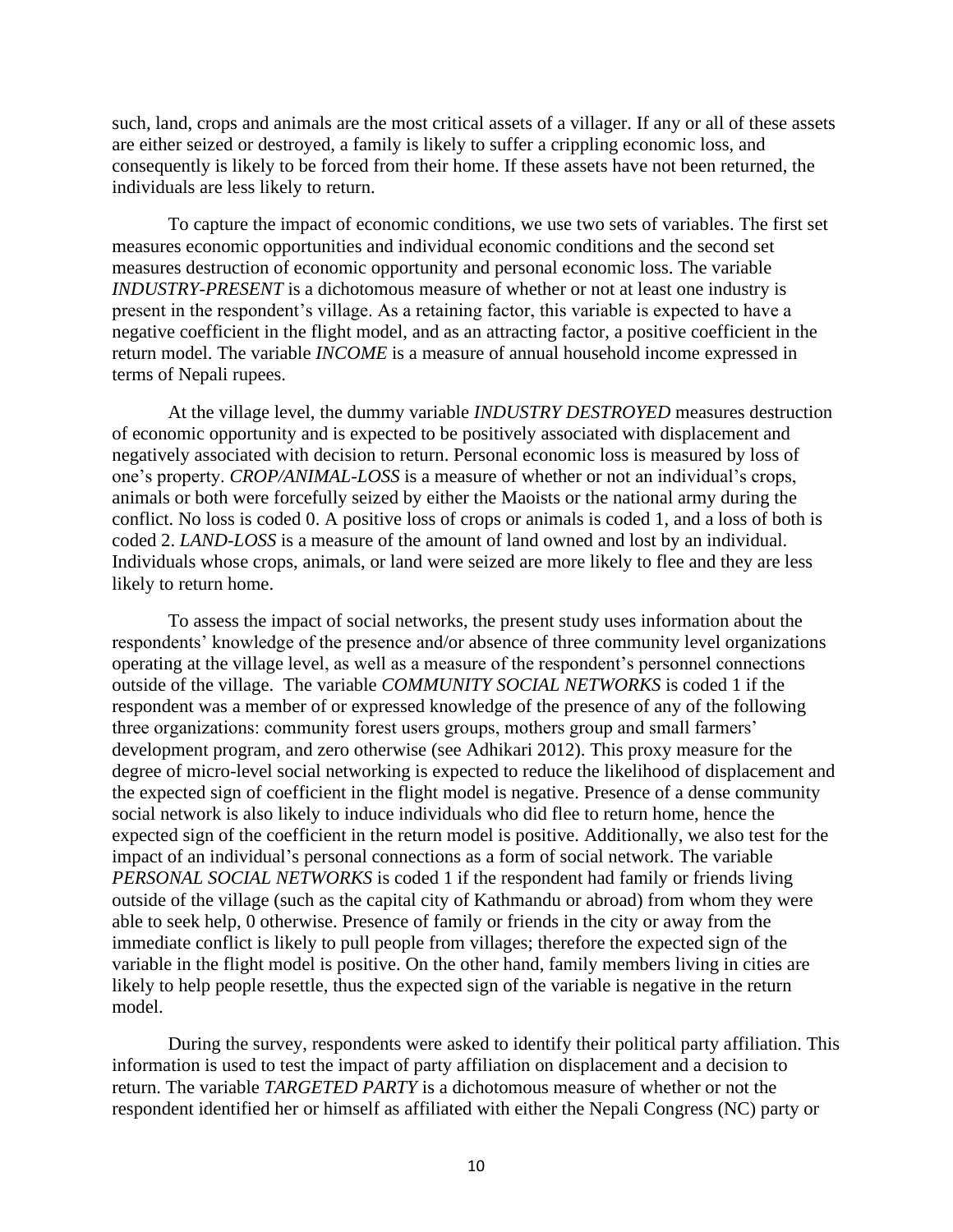*Rastriya Prajatantra* Party (RPP) party. Members of the Nepali Congress and RPP were systematically attacked by the rebels during the conflict (see Adhikari, Hansen and Powers 2012 for details). We expect the variable to be positively signed in the flight model and negatively signed in the return model. In addition, an often cited cause of the insurgency in Nepal is castebased grievances, emanating from centuries of authoritarian regimes that favored upper castes. We test for the impact of caste system on forced migration. The variable *UPPER CASTE* is coded 1 if respondents belonged to Brahmin and Chettri castes, 0 otherwise.

The variable *EDUCATION* is a measure of the level of education attained and the relationship is expected to positively affect the decision to flee, but negatively affect the decision to return. The variable *CHILDREN*, which is a measure of the total number of children an individual has, is included to test for a possible impact on flight and return decisions.

Finally, in a Heckman selection model it is necessary to include at least one explanatory variable in the selection equation (here the decision to flee or not), which is not included in the outcome equation (here the decision to return or not). We use two variables in the flight model, which are not included in the return model. The variable *ELEVATION* measures altitude of the respondents' district in meter. As previously discussed, remoteness of an individuals' village may constrain flight decisions as they are often made in haste. However, terrain is unlikely to impact return decisions because individuals can plan their return journey, and in the aftermath of civil war, they often receive help such that terrain is not an impediment. The variable *LAND* (logged) measures the amount of land owned by the respondent, expressed in terms of square meters and is logged to control for the highly skewed pattern of land ownership in Nepal. Land is a critical asset for an individual family in villages across Nepal and the size of land holdings is likely to act as a retaining factor for villagers in their decision to flee. Once they have fled, however, it is seizure of land that is more likely to impact the decision to return or not, not initial land holdings themselves.<sup>4</sup>

#### **Empirical Results and Discussions**

The empirical results of the Heckman selection model are reported in Table 2. Stage 1 reports result for the flight model and Stage 2 the return model. The empirical results confirm the main hypotheses — that physical threat to life is an important cause of displacement as well as a deterrent to returning. The measures of threat to physical integrity of life provide strong evidence in support of *H1*. The estimates for the coefficients of actual physical assault (*ACTUAL VIOLENCE*) and threat created by a violent environment in the villages (*THREAT OF VIOLENCE*) are both positive and significant in explaining displacement (Stage 1), and negative and statistically significant in explaining return (Stage 2).

<sup>4</sup> Although the civil war ended seven years ago, Nepal has yet to institute a Truth and Reconciliation Commission (TRC) and many families who lost land and property have yet to get them back (See Adhikari, Hansen and Powers 2012 and Adhikari and Hansen 2013).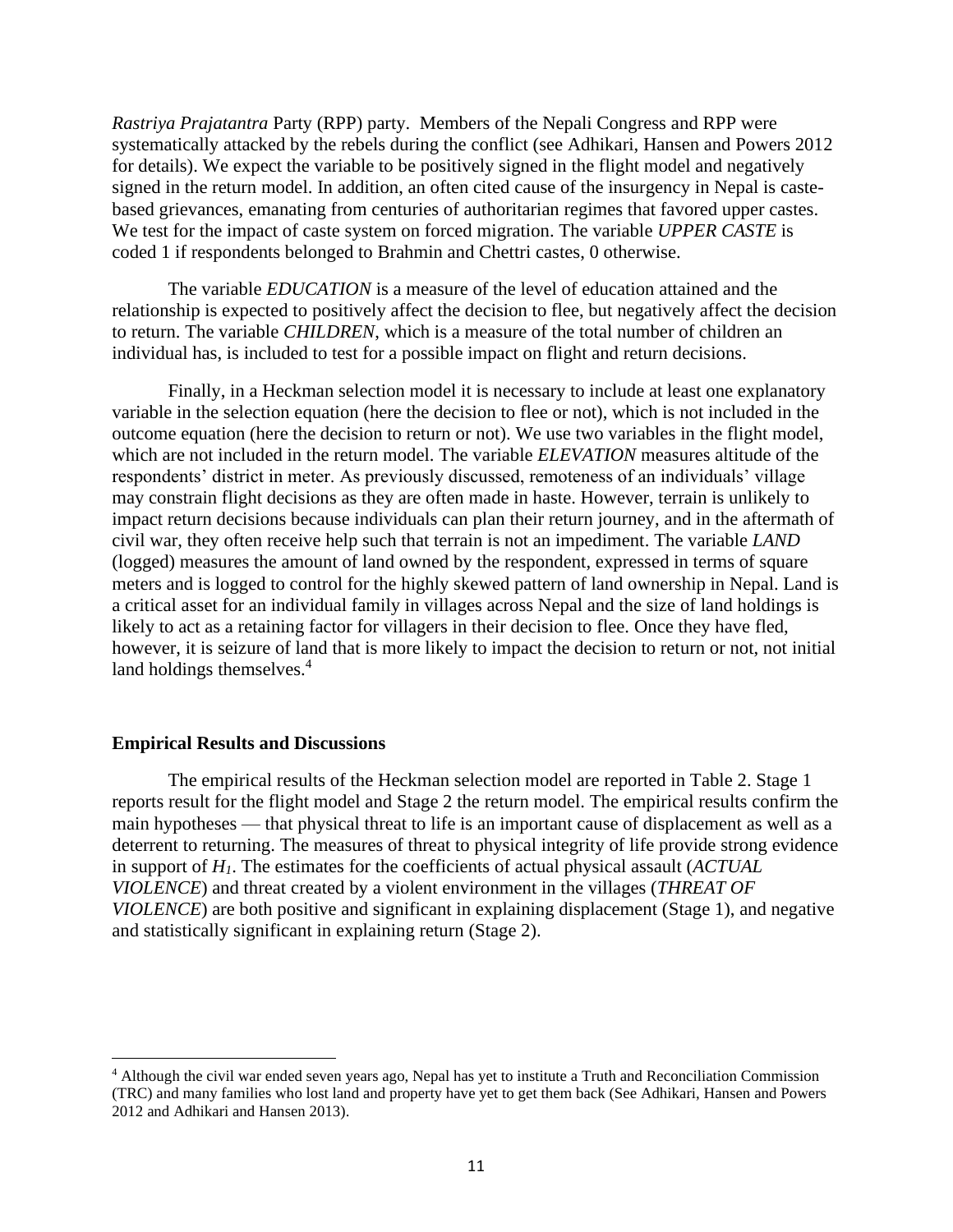|                                                                                                    | <b>Stage 1</b>      | <b>Stage 2</b>      | <b>Marginal Effects</b> |  |  |  |
|----------------------------------------------------------------------------------------------------|---------------------|---------------------|-------------------------|--|--|--|
| <b>Independent Variables</b>                                                                       | <b>Flight Model</b> | <b>Return Model</b> | Pr (Return Flight)      |  |  |  |
|                                                                                                    | $1.05**$            | $-0.93**$           | $-0.26**$               |  |  |  |
| <b>ACTUAL VIOLENCE</b>                                                                             | (.19)               | (.47)               | (.08)                   |  |  |  |
|                                                                                                    | $0.44**$            | $-0.14**$           | $-0.05**$               |  |  |  |
| THREAT OF VIOLENCE                                                                                 | (.07)               | (.05)               | (.02)                   |  |  |  |
|                                                                                                    | $-0.60**$           | 0.22                | 0.08                    |  |  |  |
| <b>INDUSTRY-PRESENT</b>                                                                            | (.20)               | (.23)               | (.08)                   |  |  |  |
|                                                                                                    | $0.51*$             | $-0.53**$           | $-0.20**$               |  |  |  |
| <b>INDUSTRY DESTROYED</b>                                                                          | (.29)               | (.25)               | (.10)                   |  |  |  |
|                                                                                                    | $-0.07*$            | $-0.03$             | $-0.01$                 |  |  |  |
| <b>INCOME</b>                                                                                      | (.04)               | (.04)               | (.01)                   |  |  |  |
|                                                                                                    | $0.48**$            | $-0.23**$           | $-0.08**$               |  |  |  |
| CROP/ANIMAL-LOSS                                                                                   | (.13)               | (.07)               | (.02)                   |  |  |  |
|                                                                                                    | $0.12**$            | $-0.07**$           | $-0.03**$               |  |  |  |
| <b>LAND LOSS</b>                                                                                   | (.03)               | (.01)               | (.01)                   |  |  |  |
| <b>COMMUNITY SOCIAL</b>                                                                            | $-0.27**$           | $0.21*$             | $0.08*$                 |  |  |  |
| <b>NEWORKS</b>                                                                                     | (.12)               | (.12)               | (.04)                   |  |  |  |
| PERSONAL SOCIAL                                                                                    | $0.71**$            | $-0.26**$           | $-0.10**$               |  |  |  |
| <b>NETWORKS</b>                                                                                    | (.16)               | (.12)               | (.04)                   |  |  |  |
|                                                                                                    | $0.22*$             | $-0.24**$           | $-.09**$                |  |  |  |
| <b>TARGETED PARTY</b>                                                                              | (.13)               | (.09)               | (.03)                   |  |  |  |
|                                                                                                    | 0.14                | $-0.16$             | $-0.06$                 |  |  |  |
| <b>UPPER CASTE</b>                                                                                 | (.10)               | (.11)               | (.04)                   |  |  |  |
|                                                                                                    | $-0.03$             | 0.02                | .01                     |  |  |  |
| <b>TOTAL CHILDREN</b>                                                                              | (.02)               | (.02)               | (01)                    |  |  |  |
|                                                                                                    | 0.04                | $-0.09**$           | $-.03**$                |  |  |  |
| <b>EDUCATION</b>                                                                                   | (.04)               | (.04)               | (.02)                   |  |  |  |
|                                                                                                    | $-0.01$             |                     |                         |  |  |  |
| LAND (LOGGED)                                                                                      | (.02)               |                     |                         |  |  |  |
|                                                                                                    | $-0.0006**$         |                     |                         |  |  |  |
| <b>ELEVATION</b>                                                                                   | (.0001)             |                     |                         |  |  |  |
|                                                                                                    | $-0.86**$           | $2.15**$            |                         |  |  |  |
| Constant                                                                                           | (.26)               | (.54)               |                         |  |  |  |
| $\boldsymbol{N}$                                                                                   | 1,588               | 1,157               |                         |  |  |  |
|                                                                                                    |                     |                     |                         |  |  |  |
| % positive (% correct)<br>73 (86)<br>51 (64)                                                       |                     |                     |                         |  |  |  |
| Rho: -0.91; Wald test (rho = 0): $\text{chi2}(1) = 0.40$ Prob > $\text{chi2} = 0.53$               |                     |                     |                         |  |  |  |
| Notes: Robust standard errors in parentheses, clustered at the Ward level; ** $p<0.05$ ; * $p<0.1$ |                     |                     |                         |  |  |  |

**Table 2: Heckman Selection Model of the Decision to Return Home Conditional on Flight**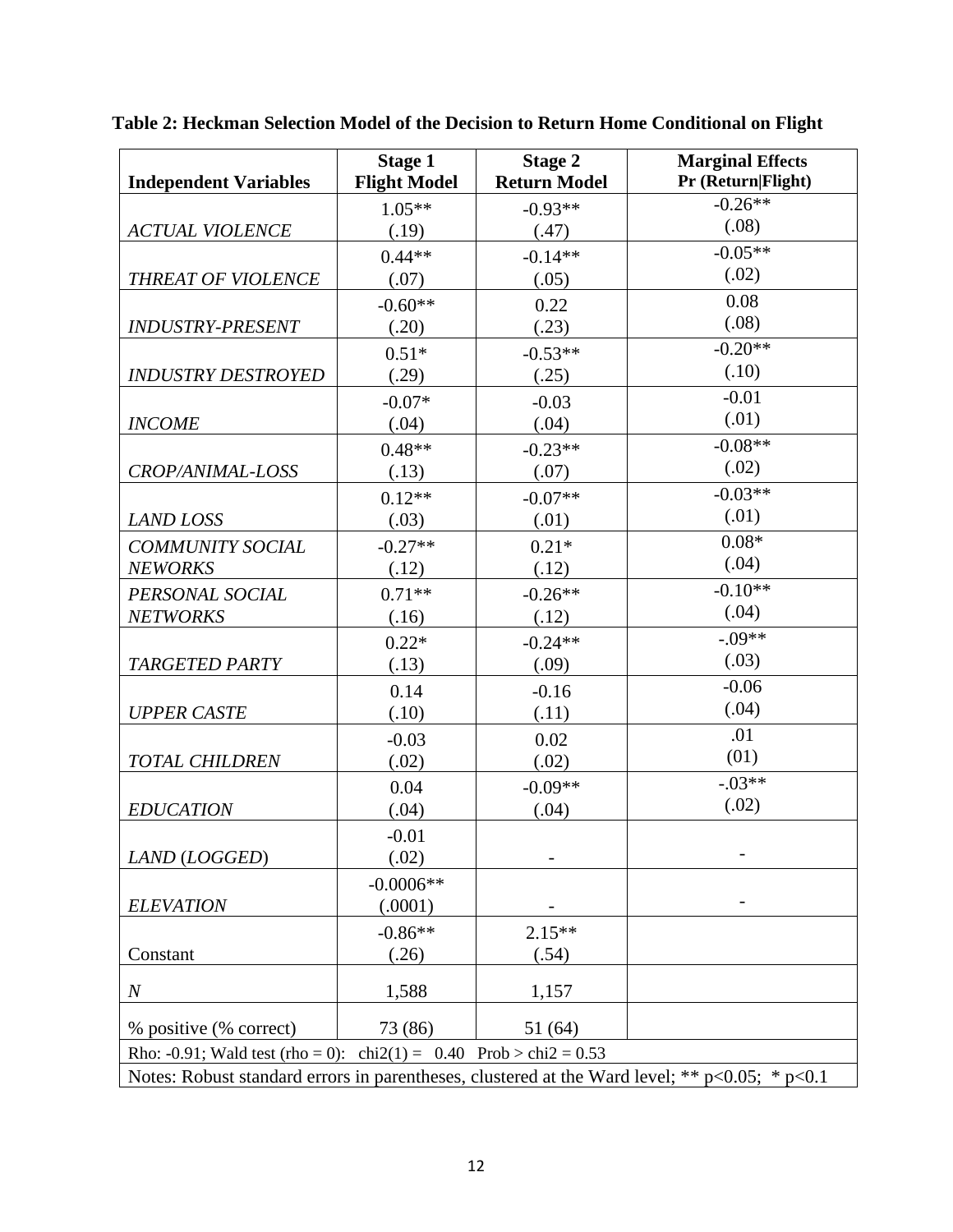The measures of economic opportunity provide strong evidence in support of the argument that economic factors are very important in predicting displacement as well as return. The estimates in Table 2 show that displacement is significantly less likely in the presence of employment opportunities created by the presence of industry  $(H_2)$ . As expected, the coefficient for the variable *INDUSTRY-PRESENT* is negative in Stage 1 and significant at the 5% level. This suggests that the more economic opportunities available in the villages, the less likely that people will leave their homes. They are likely to accept greater personal risks if they see a possibility of economic security and employment opportunities. The results in Stage 2 suggest that once displaced from home, presence of industry in the village is positive, but not significant in bringing people back, possibly because these individuals have found alternative employment in the place of their displacement.

The results for the measure of wealth provide further evidence in support of this possibility. The negatively signed and statistically significant coefficients for the income variable (*INCOME*) in Stage 1 suggests that individuals with higher incomes are likely to stay put and cope with the conflict, possibly by supporting the warring parties monetarily. Although statistically not significant, the coefficient for the variable *INCOME* is negative in Stage 2, suggesting that people, who had higher income and had escaped anyway, are less likely to return. They have possibly bought new property and settled down elsewhere.

The results indicate that destruction of the existing economic opportunities and personal property is likely to force people from their villages and make them less likely to return even when the dust of war has settled. The positively signed and statistically significant coefficients for the variables *CROP/ANIMAL LOSS, LAND LOSS,* and *INDUSTRY DESTROYED* in Stage 1 suggest that loss of economic opportunities and personal property are significant factors in forcing people from their villages, while, the negatively signed and statistically significant coefficients for the same set of variables in Stage 2 suggest that loss of economic opportunities and personal property in the villages makes people less likely to return home. These results support the hypothesis that forced migration tends to be low from areas with greater economic opportunities even in the face of political violence. Individuals weigh threat to physical integrity against threat to economic security before leaving their homes. Moving to a new and unknown location involves a great deal of risk, especially for people living near the margin of subsistence. For some, it could mark the beginning of a never ending cycle of economic hardship. Knowing that moving to a new location involves great uncertainty, individuals tend to stay put and take personal risks so long as economic opportunities remain intact. However, displaced people become less willing to go back when economic opportunities and personal property are destroyed. The empirical results confirm these hypotheses.

The empirical results also provide evidence in support of *H3,* which stipulates that presence of community social networks is likely to enable families to stay behind during conflict, while also enabling them to go back in the aftermath of the war. The coefficient for *COMMUNITY SOCIAL NETWORKS* is negatively signed and statistically significant (p <.05) in Stage 1, suggesting that presence of social networks is likely to enable people to cope with conflict and stay put, and positive and statistically significant  $(p < .10)$  in Stage 2 making people more likely to return. At the same time, personal social networks outside a person's home village may induce flight and discourage return; the significance of the variable *PERSONAL SOCIAL NETWORKS* in both stages confirms the impact of these social networks.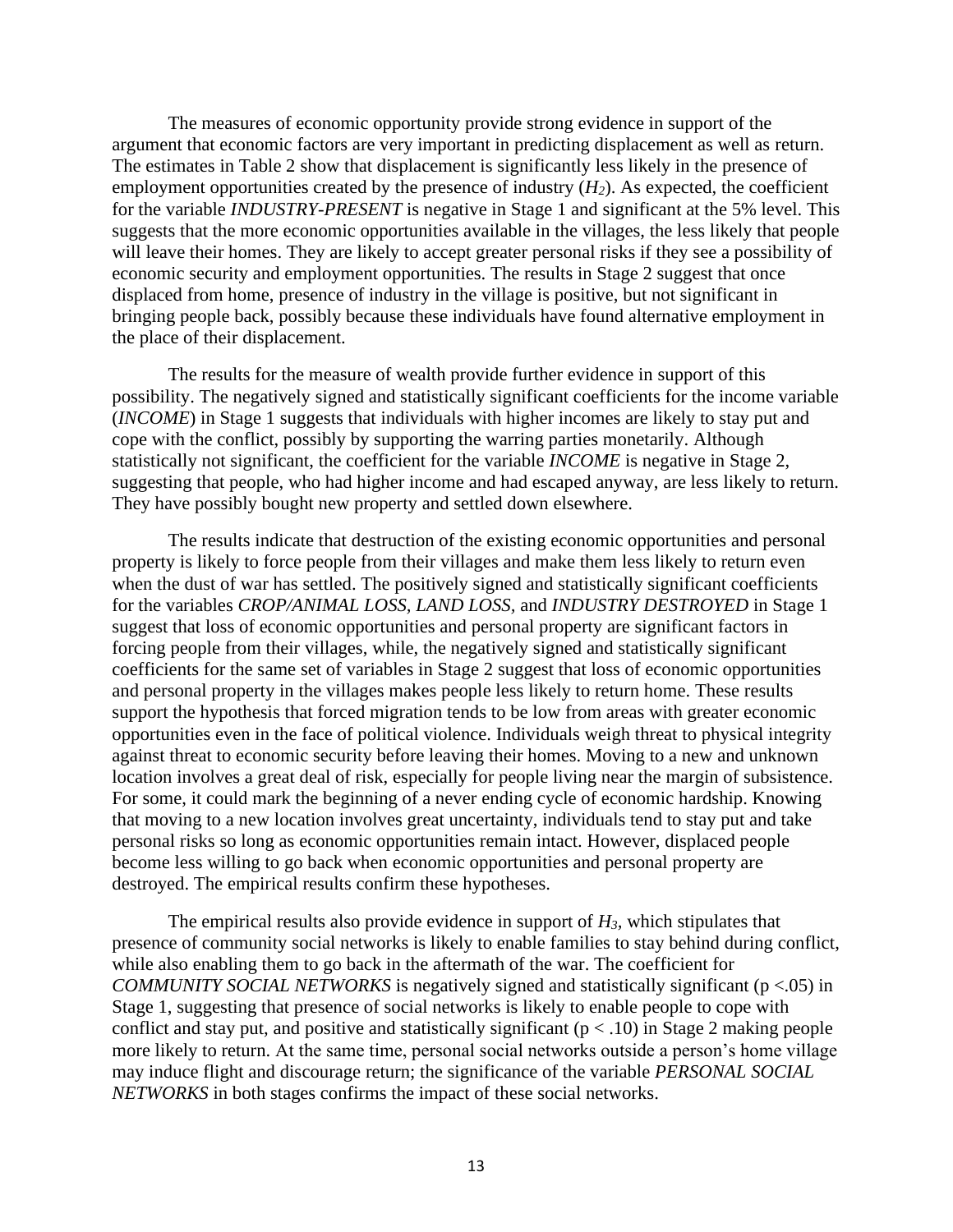The empirical results provide strong evidence in support of  $H_4$ , as the coefficients for *TARGETED PARTY* are positively and negatively signed and statistically significant in Stage 1 and Stage 2 respectively. As posited, individuals affiliated with the NC or RPP in particular were more likely to flee for fear of systematic attack by the rebel party. They are also less likely to return for fear of being targeted again. The variable signifying a member of the *UPPER CASTE* which was also targeted is similarly signed, but insignificant.

The empirical results regarding the impact of demographic features on internal displacement and a decision to return are interesting. While individuals with a higher level of education are found more likely to flee than those with lower levels, they are also less likely to return. Arguably, more educated individuals are more able to find a job and better able to adjust to city life than those without an education. Interestingly, families with a greater number of children are found less likely to flee perhaps because of logistics of flight or family social ties to the community, but this does not significantly impact the decision to return.

Finally, both of the two control variables used in the Stage 1 flight decision and not in Stage 2 of the model have the expected sign, but only the coefficient for the measure of physical terrain (*ELEVATION*) is statistically significant at the 5% level. People living at higher elevations are less likely to flee because of poorer transportation and difficult terrain. It is also possible that villages in the remote mountains came under rebel control during the initiation period of the war and restricted population movement. These results support H*<sup>5</sup>* that physical characteristics of the countryside condition people's flight choice.

We include Figure 1 to illustrate the conditional marginal effects of the probability that an individual will return home, given he or she was displaced, for four of the independent variables used in the model, controlling for violence and threat of violence. Figure 1.a shows the impact of the presence of a community social network for individuals who experienced actual violence compared to those who experienced no violence, across the whole range of possible degrees of threat of violence, holding all other variables at their means. The results show that under a low degree of threat with no personal experience of violence, presence of a community social network has an impact of about .02, while combined with a personal experience of violence that impact is about .07. As threat of violence increases, the probabilities increase and converge, with the respective impacts at about .06 and .08 at the highest degree of threat. So someone who experienced actual violence and a high degree of threat is about 8% more likely to return home in the presence of a community social network, than someone whose village does not have such a network. Overall, those who experienced an act of violence are more likely to return to their homes given the presence of a community social network in their village, than those who experienced no violence, holding all other variables at their means.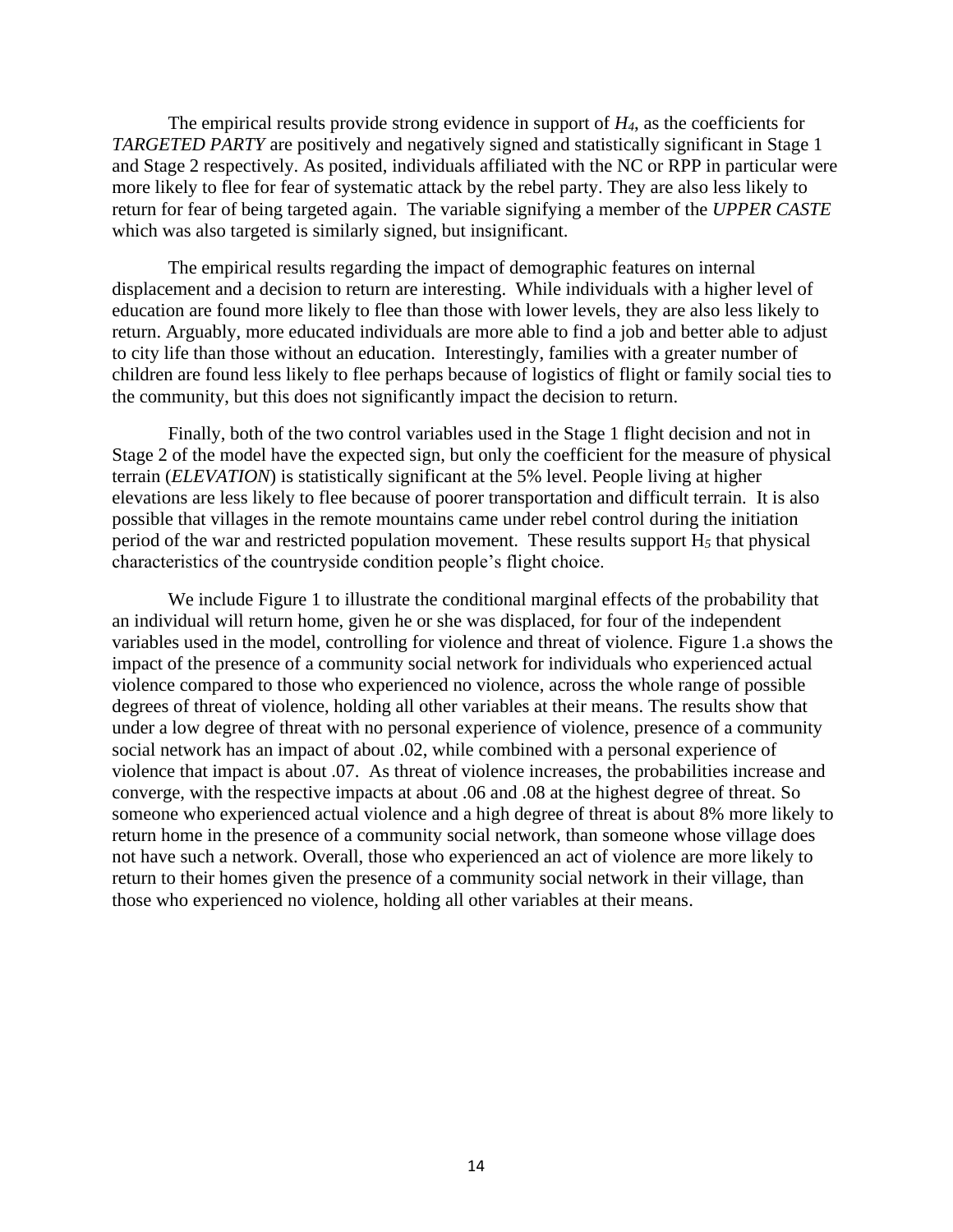## **Figure 1: Selected Marginal Effects on the Probability of Returning, Conditioned on Displacement and Controlling for Degree of Threat and Existence of Violence**



Among the factors highlighted in the figure, having a village industry destroyed has the largest overall (negative) marginal impact on the probability of returning home (Figure 1.d). At a low level of threat and no personal experience with violence, the negative impact on the probability of returning is about .06 compared to those who experienced actual violence at .17. At the highest degree of threat, again the graphs converge, with the respective impacts at about .17 and .21. So someone who experience actual violence and felt a high degree of threat of violence is about 21% less likely to return home if their village experienced the destruction of employment opportunities in the form of an industry being destroyed, than someone whose village industry was not destroyed.

#### **Conclusion**

What explains individuals' decisions regarding flight and return in the aftermath of an insurgency? The empirical analysis shows that physical threat to life, even when combined with other causes, is an important factor in explaining both decisions. But in addition, economic wealth and opportunity, as well as the costs associated with the loss of such opportunities, were found to be very important. Social networks in an individual's village play an important role in dampening individuals' assessment of risk, making them less likely to leave, but more likely to return once they have fled; and personal social networks outside one's village makes flight more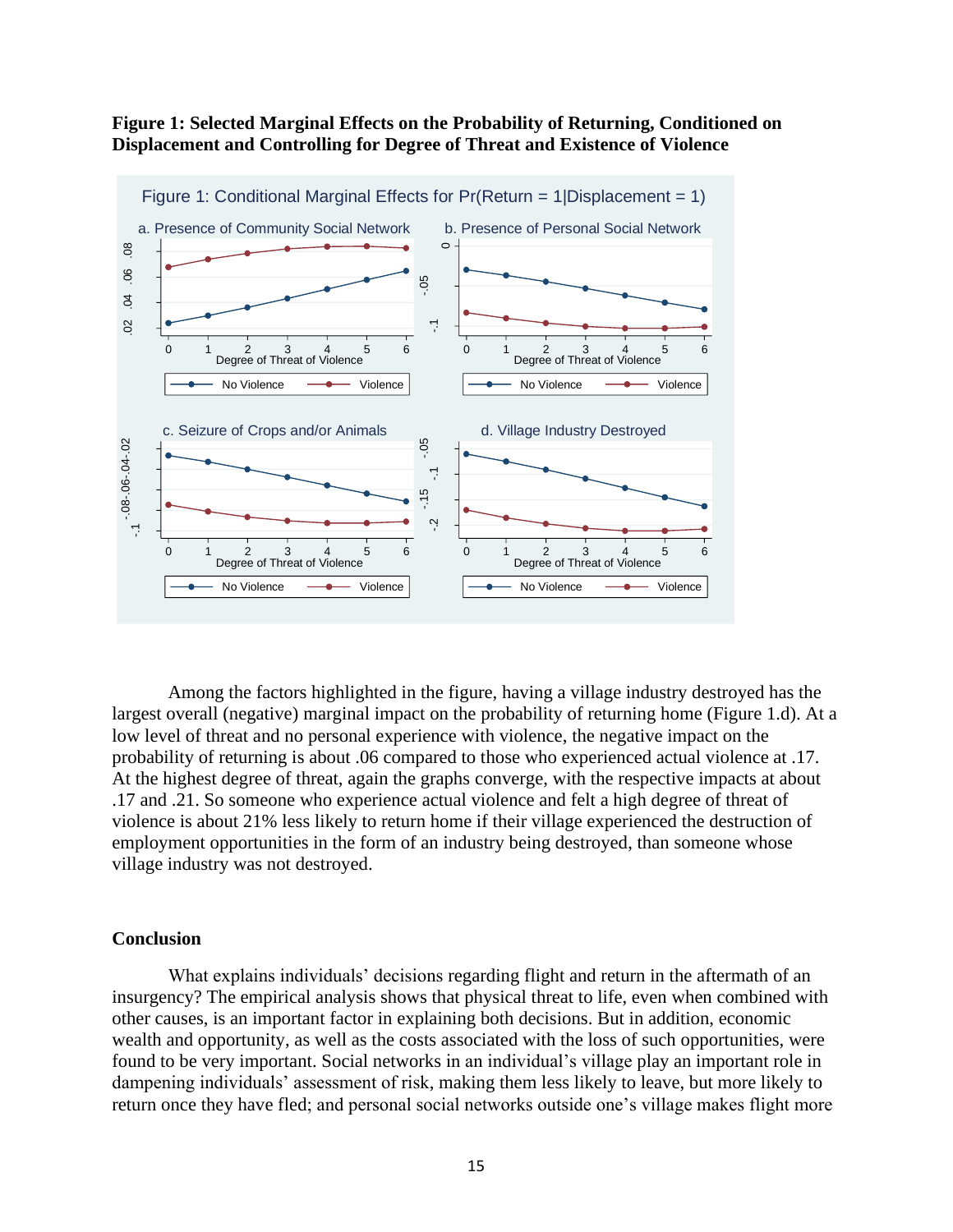likely and return less likely. These results suggest that ending a violent conflict is not the only factor affecting individuals' decisions during conflict and its aftermath. Even when life is under threat, multiple factors affect individuals' choices. Besides conflict, there are considerable economic, social, physical and political factors that likely affect both flight and people's decisions of whether or not to return to their homes once they flee.

In sum, in addition to the fears of violence and persecution, poor economic conditions and loss of employment opportunities contribute to making people reluctant to go back after the end of conflict. More importantly, presence of village and personal social networks seem to play a significant role in people's decisions. Social networks in a person's village likely promote social cohesion as well as providing critical support for a returning population, and thereby serve as a useful mechanism to cope with conflict allowing people to choose to return to their communities. These micro-level community organizations, often overshadowed by the 'fog of war,' play a crucial role in affecting individuals' decision during insurgencies. In addition, personal networks outside one's village likely make both flight and resettlement easier.

Taken together, the importance of both economic conditions and social networks in people's decisions to flee during conflict and to return to their homes should provide governments faced with civil conflict some guidance as to how to deal with the problem of displacement. Conflict-induced displacement is a worldwide problem that imposes huge costs on governments and societies. In addition to working towards ending civil conflicts, governments may be able to adopt economic and social policies that allow people to avoid leaving their homes, but more importantly facilitate their return in the aftermath of civil wars.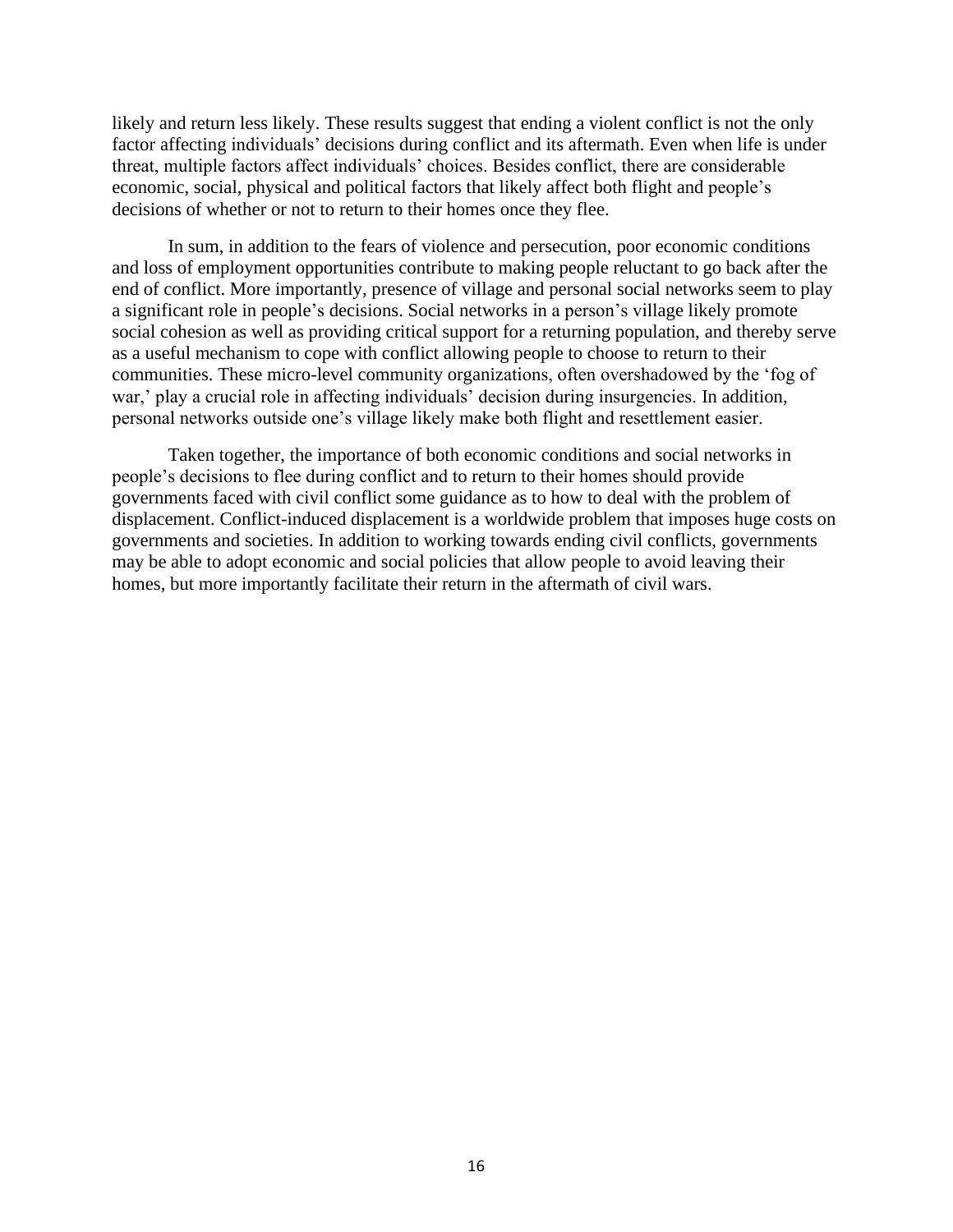#### **Appendix I: Sampling, Data and Measures**

Forced migrants typically include two types of individuals, refugees who cross an international border and internally displaced persons (IDPs) who flee their homes but do not cross the border into another country. Given the general difficulties worldwide of obtaining accurate data on forced migration caused by conflict, a detailed account of the issue in this case and a description of the problems one faces in enumerating conflict-induced displacement in Nepal is provided below.

The United Nations High Commissioner for Refugees (UNHCR) estimates that only around 2,600 Nepalis had sought official refugee status by the end of 2006 (UNHCR 2007). This figure does not include individuals who went to India for reasons discussed below. Although the factors forcing refugees and IDPs from their homes are arguably the same, we do not have data on the district of origin for these refugees, so due to data limitations, the present study is limited to analyzing the impact of only the 'push factors.'

The more difficult issue for this study is the flight of individuals to India and the accuracy of the estimates of IDPs. Individuals displaced to India are not considered refugees. An open border, established in a 1950 Treaty of Peace and Friendship between Nepal and India, makes it easy for Nepalis to cross the border into India and difficult for them to be tracked. Citizens of the two countries are treated on par with each other, no travel documents are needed to cross the border, and citizens crossing the border are well tolerated. Although many Nepalis are reported to have fled to India, no refugee camps were established for displaced Nepalis and no systematic documentation was carried out by either side.

Most researchers on forced migration acknowledge the fact that acquiring accurate data on forced migration is challenging, if not impossible; Nepal is no exception to this. Figures on displacement during the Nepali civil war vary dramatically. For example, according to a study by the Norwegian Refugee Council (NRC 2005), between 100,000 and 200,000 people had been displaced in Nepal by the end of 2004. NRC derived this estimate from figures generated by different governmental and non-governmental organizations operating in the country. Sources cited by the NRC include: the Indian Embassy in Kathmandu, which estimated that some 120,000 Nepalis crossed the border in January 2003 alone; the Asian Development Bank, which estimated the IDP figure to be between 300,000 and 400,000; the Finance Ministry of the government of Nepal issued estimates between 300,000 and 600,000; the United Nations Development Program (UNDP) which cited a figure of 80,000, and so on. The politics behind displacement estimates as well as the 1700 kilometer-long open border between Nepal and India further confound the issue. Hence, we did not include pull factors in designing the survey for the present study.

Only one organization, namely the Informal Sector Service Center (INSEC), a national human rights organization operating throughout Nepal since 1988, made a concerted effort to document and verify displacement figures. Their work was conducted on a sub-national, district by district basis. According to INSEC, 50,356 people were displaced from across the 75 districts from the start of the war to the end of 2004. There is strong reason to believe that the data collected by INSEC is the most reliable and accurate representation of relative displacement across the 75 districts of Nepal for a number of reasons. Because INSEC operates in all 75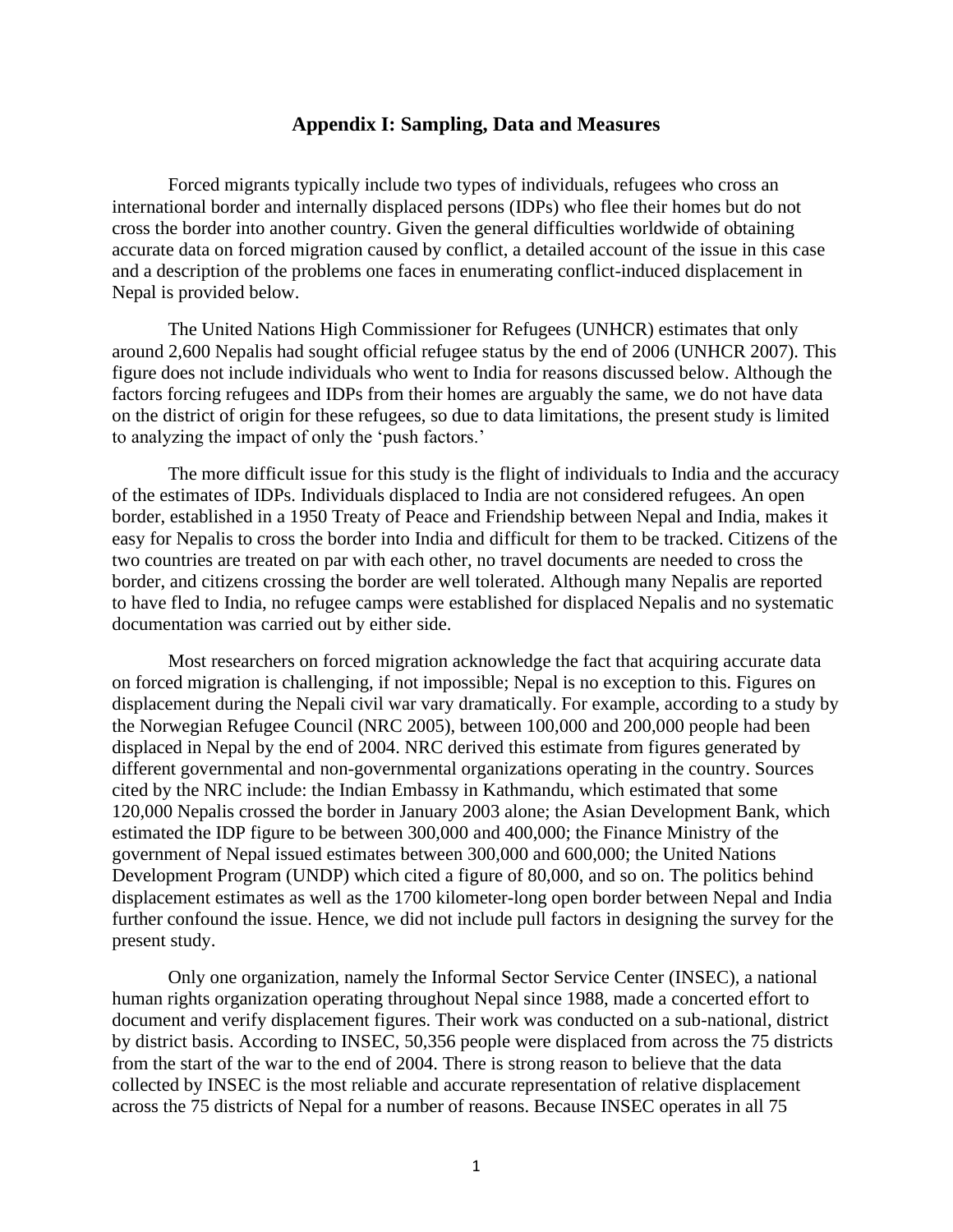districts of Nepal, the data collected by their district offices are more reliable than the national estimates cited above. INSEC was the only organization to collect data on displacements at the level of the village development committee (VDC), the smallest administrative unit in Nepal. The number of VDCs per district range between 13 and 115 with an average of 52 villages. In most cases, INSEC recorded not just a count of displaced but also the names of the persons affected by the conflict — displaced, killed or abducted. In addition, INSEC made a concerted effort to track individuals displaced within the country and later assist them in their return.

INSEC's primary focus was to document internal displacement. Because of the open border with India, it became very easy for individuals, especially those living in the districts along the border, to flee across the border for short periods of time to temporarily escape impending violence. The much larger figures on displacement cited by various organizations during the war likely included these temporary displacements across the border. While these figures are important to acknowledge, INSEC's data is likely the most accurate in terms of capturing the lasting impact of the war on displacement and the relative impact across districts.

The sampling frame used in this study is INSEC's list of people displaced from each district. INSEC made every attempt to include and document all individuals that were displaced from each district between 1996 and 2006 due to conflict. While INSEC was most interested in documenting incidents of human rights violations and focused on tracking displaced persons with the intention of protecting their rights and assisting them in their return, ambiguity remains as to the destination of some individuals listed by INSEC.

Given the long open border with India, some individuals crossed the border into India, temporarily or permanently, and some may have gone on to a third country. While discrepancies exist as to the precise number of people displaced by the war in Nepal, and politics likely played a role in the estimates produced, especially by the government, a number of national and international organizations credited INSEC with having had the most extensive monitoring network and the most systematic means of data collection and documentation. Furthermore, as a non-governmental human rights organization, INSEC had far better access to the villages throughout Nepal since government officials were openly targeted by the Maoists. Indeed, according to INSEC officials, the government often turned to INSEC when it needed data on human rights violations, including conflict-induced displacements. In sum, the individual-level data collected on displacement by INSEC are believed to be the most accurate and the means of data collection used by INSEC was consistent across all 75 districts of the country.

Data for this study come from field research conducted in Nepal during the summer and fall of 2008. The full data set used in this study consists of a national sample of 1804 respondent households from 56 village development committees (VDCs) drawn from 11 districts of Nepal, plus the capital of Kathmandu. Households were selected from 226 sampling units, called wards, from across these 11 districts. The sample represents all the five development regions (east, central, west, mid-west and far-west), three topographical zones (mountains, hills and plains), and both rural and urban parts of the country. The survey was also administered in Kathmandu where many of the internally displaced persons fled. A weighted multi-stage cluster sampling technique was used to go from region, to district, to VDC, to ward level and then two samples were randomly drawn — one of individual household at the ward level and another of displaced persons originating from those wards. Use of wards as the sampling units has the advantage of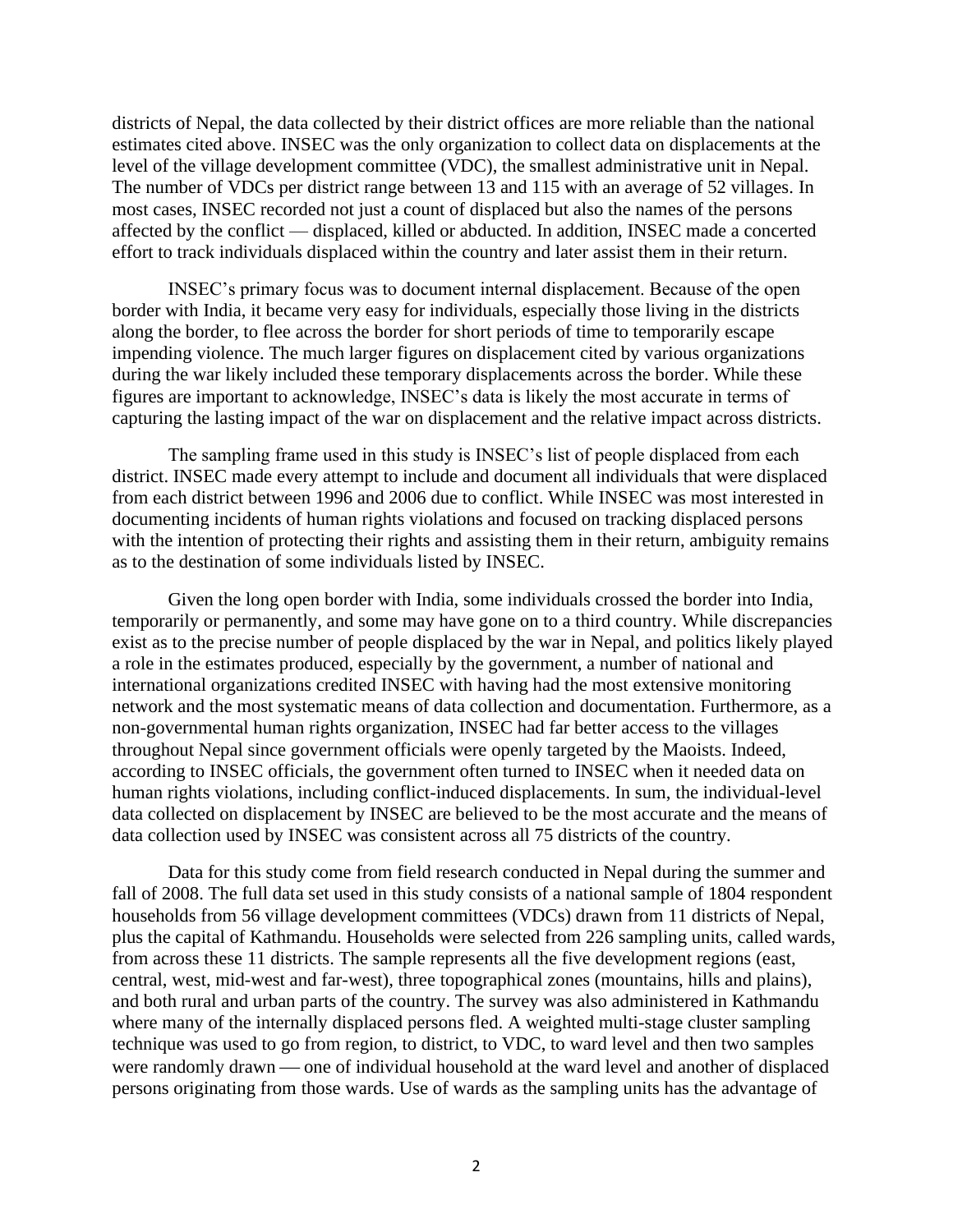offering a paired design of individuals who decided to stay and those who decided to leave within the same contextual environment.

The sampling method involved multiple stages because it sought to ensure that the sample represents (a) districts that were hard-hit during the conflict, (b) all three topographical regions, (c) all five development regions, and (d) both rural and urban parts of the country. In addition, given resource and logistic constraints the method aimed at ensuring that samples would be drawn from areas that produced displaced persons as a result of the conflict. In the first stage, all districts that had recorded at least 500 casualties or 500 displacements during the conflict were selected. The selection criteria were based on secondary data provided by the Informal Sector Service Center (INSEC) on the number of people killed and displaced from each district. A total of 19 districts met this threshold. Four of the five economic development regions contained exactly two districts that met our threshold, and varied topographically, so these eight were chosen. The remaining eleven districts were in the mid-western region where the fighting originated; three out of these eleven districts were chosen, one in each topographical region. This resulted in a total of 11 districts, plus Kathmandu, being retained for sampling. Given resource constraints, the total number of interviewees was set at 1500 for the 11 districts, with a target of 1000 displaced and 500 non-displaced, with the remaining 304 interviewees coming from the capital. The number of displaced was further divided into two groups: 500 interviewees still displaced and 500 interviewees that had returned home. In each of the 11 districts the target number of interviewees was determined by the proportion of displaced identified by INSEC in each district. This captures the dynamics of conflict as well as the economic and geographical variance in the country.

Each district is divided into VDCs, with each VDC further subdivided into nine wards. Only VDCs with ten or more displaced persons were used in the sampling of respondents. From each district, 5 VDCs meeting this threshold were randomly selected, and the targeted number of respondent was determined by the proportion of displaced in each of the VDCs. Next, the targeted numbers of respondents from each of the 5 VDCs were randomly sampled from the wards in proportion to the number of displaced in each ward. Displaced respondents were randomly selected from a list of all displaced persons originating from the wards. This list was maintained by INSEC at the ward level throughout the conflict.

The 500 Non-displaced respondents were randomly selected from the same districts/VDCs/wards in which the displaced originated. Target numbers of non-displaced from each ward were based on the same proportions used for sampling the displaced.

The table below lists the 11 districts identifying the economic development region and topographic zone where each is located, and the target number (and actual number) of displaced respondents based on the proportion of displaced originating in each of the districts out of the total number of displaced persons identified in the eleven districts. So, for example, Rolpa had 1,817 displaced out of the total 17,386 displacement in the 11 districts, resulting in a target number of 105 displaced interviewees, and 52 non-displaced. Rolpa is further broken down into the five randomly selected VDCs. Based on the proportion of actual displacement in each of the five VDCs, a target number of interviewees is given, along with the actual number of displaced persons interviewed and the number of non-displaced interviewed. The target and actual number of interviewees differs somewhat for each VDC because INSEC's and the Nepali government's identification and documentation of displacement persons as well as people injured, killed and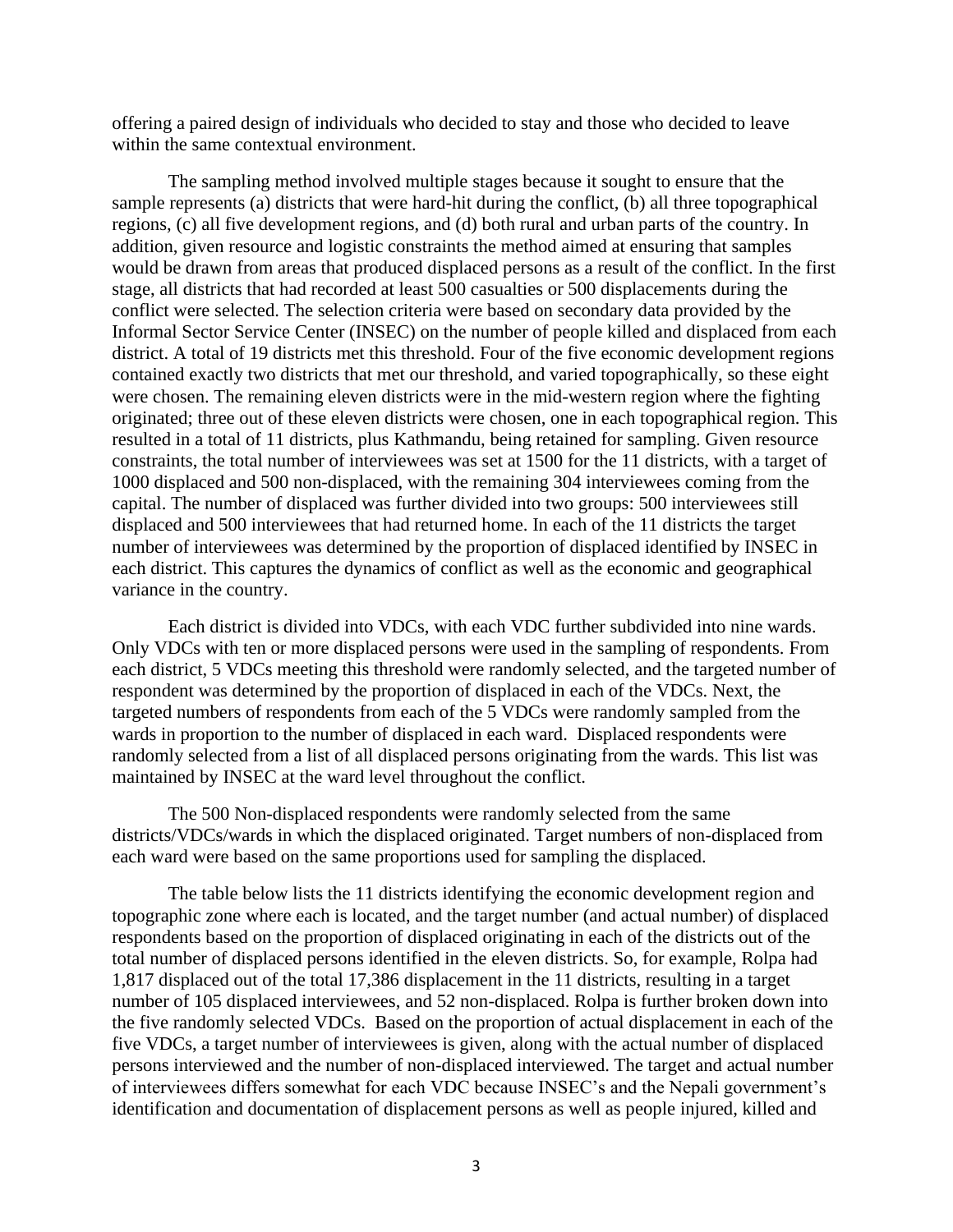disappeared were still on-going at the time the interviews were conducted, so the identification of conflict-induced displacement was still somewhat in flux. In addition, the monsoons were ongoing during part of the interview period. Farmers had begun to work by the time the first phase of the survey was conducted and many displaced persons were working in the fields to earn a living.

| Eleven Districts Selected for Sampling with Target (and Actual) Number of Respondents |  |
|---------------------------------------------------------------------------------------|--|
| <b>Interviewed</b>                                                                    |  |

| <b>Economic Development Regions</b> |                  |                      |                                                                          |                         |                      |                      |
|-------------------------------------|------------------|----------------------|--------------------------------------------------------------------------|-------------------------|----------------------|----------------------|
|                                     |                  | <b>Far West</b>      | Mid-West                                                                 | Western                 | <b>Central</b>       | East                 |
|                                     | <b>Mountains</b> | Bajura:<br>84 (70)   | Kalikot:<br>203(218)                                                     |                         |                      | Taplejung:<br>44(50) |
| Topographic<br>Zones                | <b>Hills</b>     |                      | Rolpa:<br>105(96)<br><i>Thawang</i><br>Kureli<br>Uwa<br>Mirul<br>Bhawang | Lamjung:<br>49(47)      | Ramechhap:<br>73(88) |                      |
|                                     | <b>Plains</b>    | Kailali:<br>118(124) | Bardiya:<br>94(108)                                                      | Kapilbastu:<br>152(151) | Chitwan:<br>48(43)   | Jhapa:<br>30(17)     |

## **Rolpa as an Example of the Sampling Process**

| <b>VDCs</b>    | Proportion of actual<br>displacement in five<br>randomly selected VDCs | Target Number of<br>Interviewees | <b>Actual Number</b><br>interviewed | Actual Non-displaced<br>interviewed |
|----------------|------------------------------------------------------------------------|----------------------------------|-------------------------------------|-------------------------------------|
| Thawang        | 0.27                                                                   | 28                               | 19                                  | 28                                  |
| Kureli         | 0.26                                                                   | 27                               | 37                                  | 12                                  |
| Uwa            | 0.23                                                                   | 24                               | 20                                  | 11                                  |
| Mirul          | 0.20                                                                   | 21                               | 15                                  | 7                                   |
| <b>Bhawang</b> | 0.03                                                                   | 3                                | 5                                   | $\overline{2}$                      |
| <b>Total</b>   | 100%                                                                   | 105                              | 96                                  | 60                                  |

The survey includes responses to questions about different types of threats individuals experienced during the conflict, specific reasons behind their decisions to flee from their villages or not, whether or not they were physically assaulted by either the rebels or the state army, party responsible for displacing them and so on. It also includes information on the economic conditions of the village, demography and socio-economic conditions of the individual and households.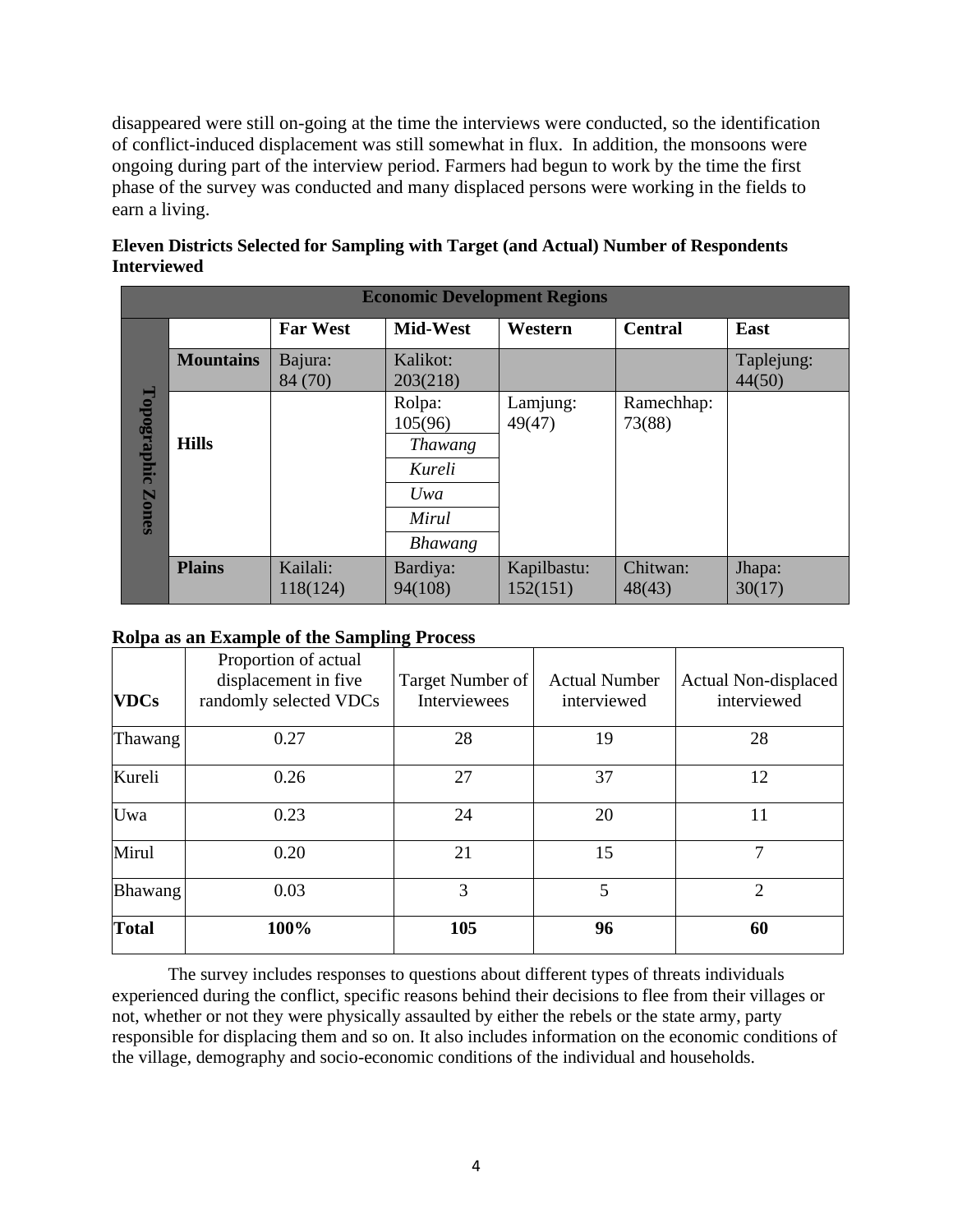The overall response rate for the survey was 86.3 percent. While some of the randomly selected individuals for the sample refused to be interviewed, others halted in the middle of the survey, and still others could not be found.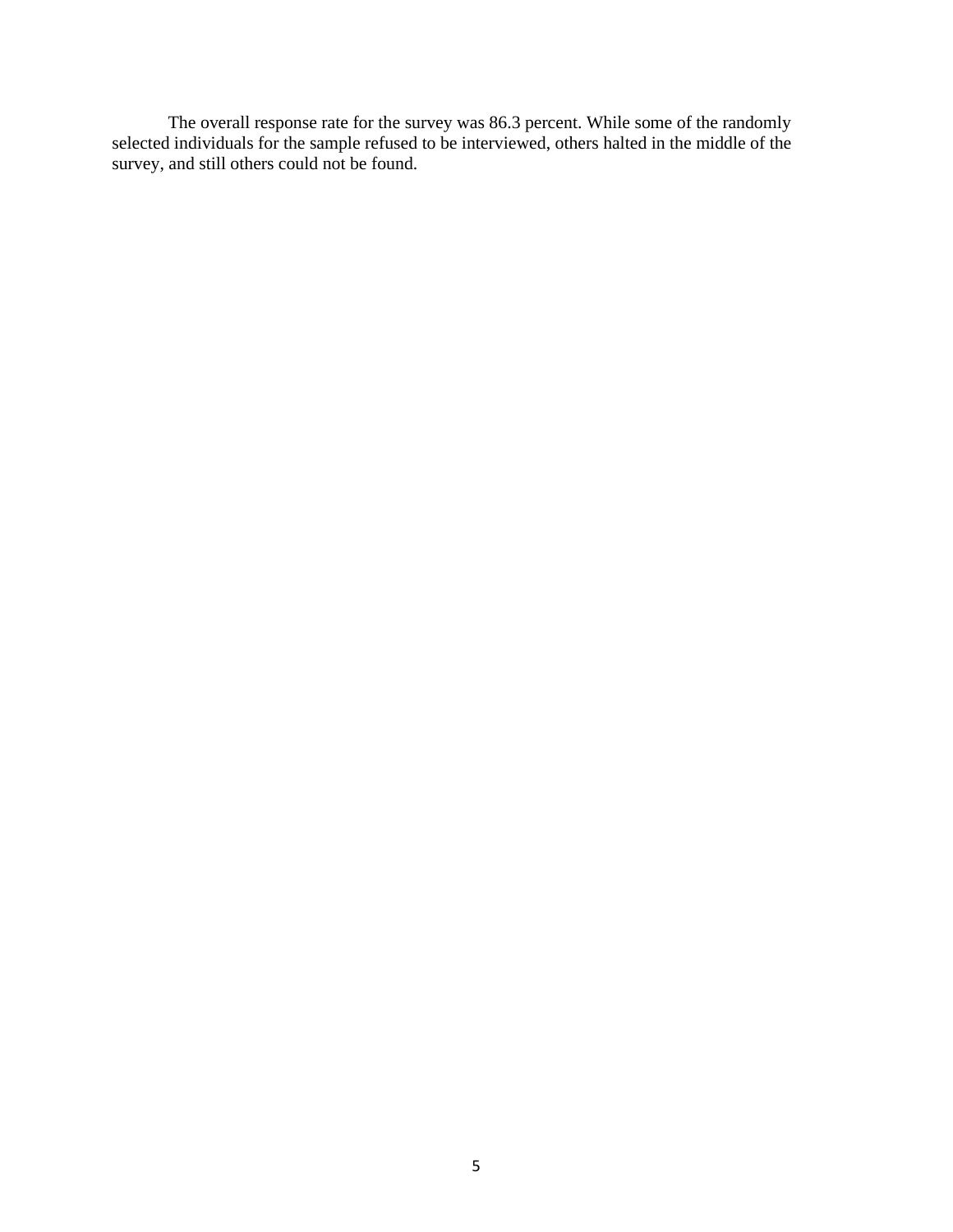#### **References**

- Adhikari, Prakash and Steven Samford. 2013. "The Nepali State and the Dynamics of the Maoist Insurgency." *Studies in Comparative International Development* 48:457-481.
- Adhikari, Prakash and Wendy L. Hansen. 2013. "Reparations and Reconciliation in the Aftermath of Civil War." Journal of Human Rights 12(4):423-446.
- Adhikari, Prakash, Wendy L. Hansen, and Kathy L. Powers. 2012. "The Demand for Reparations: Grievance, Risk, and the Pursuit of Justice in Civil War Settlement." *Journal of Conflict Resolution* 56(2):183-205.
- Adhikari, Prakash. 2012. "The Plight of the Forgotten Ones: Civil War and Forced Migration." *International Studies Quarterly* 56(3):590-606.
- Adhikari, Prakash. 2013. "Conflict-Induced Displacement, Understanding the Causes of Flight." *American Journal of Political Science* 57(1):82-89.
- Arias, Maria Alejandra, , Ana María Ibáñez, and Pablo Querubin. 2013. "The Desire to Return during Civil War: Evidence for Internally Displaced Populations in Columbia." *Peace Economics, Peace Science and Public Policy*. Volume 20, Issue 1, Pages 209–233
- Bohara, Alok, Neil Mitchell and Mani Nepal. 2006. "Opportunity, Democracy, and the Exchange of Political Violence: A Subnational Analysis of Conflict in Nepal." *Journal of Conflict Resolution* 50(1):108-128.
- Colletta, Nat J. and Michelle L. Cullen. 2000. *Violent Conflict and the Transformation of Social Capital: Lessons from Cambodia, Rwanda, Guatemala, and Somalia*. Washington, D.C: World Bank.
- Czaika, Mathias and Krisztina Kis-Katos. 2009. "Civil Conflict and Displacement: Village-Level Determinants of Forced Migration in Aceh." *Journal of Peace Research* 46(3):399-418.
- Davenport, Christian A., Will H. Moore and Steven C. Poe 2003. "Sometimes You Just Have to Leave: Domestic Threats and Forced Migration, 1964-1989." *International Interaction* 29:27–55.
- Do Q, Iyer L. 2010. "Geography, Poverty and Conflict in Nepal." *Journal of Peace Research 2010* 47 (6): 735-748.
- Eck, Kristine. 2010. "Recruiting Rebels: Indoctrination and political education in Nepal." In *The Maoist Insurgency in Nepal: Revolution in the Twenty-first Century*, edited by Mahendra Lawoti and Anup K. Pahari. London: Routledge.
- Edwards, Scott. 2009. *The Chaos of Forced Migration: A Means of Modeling Complexity for Humanitarian Ends*. VDM Verlag.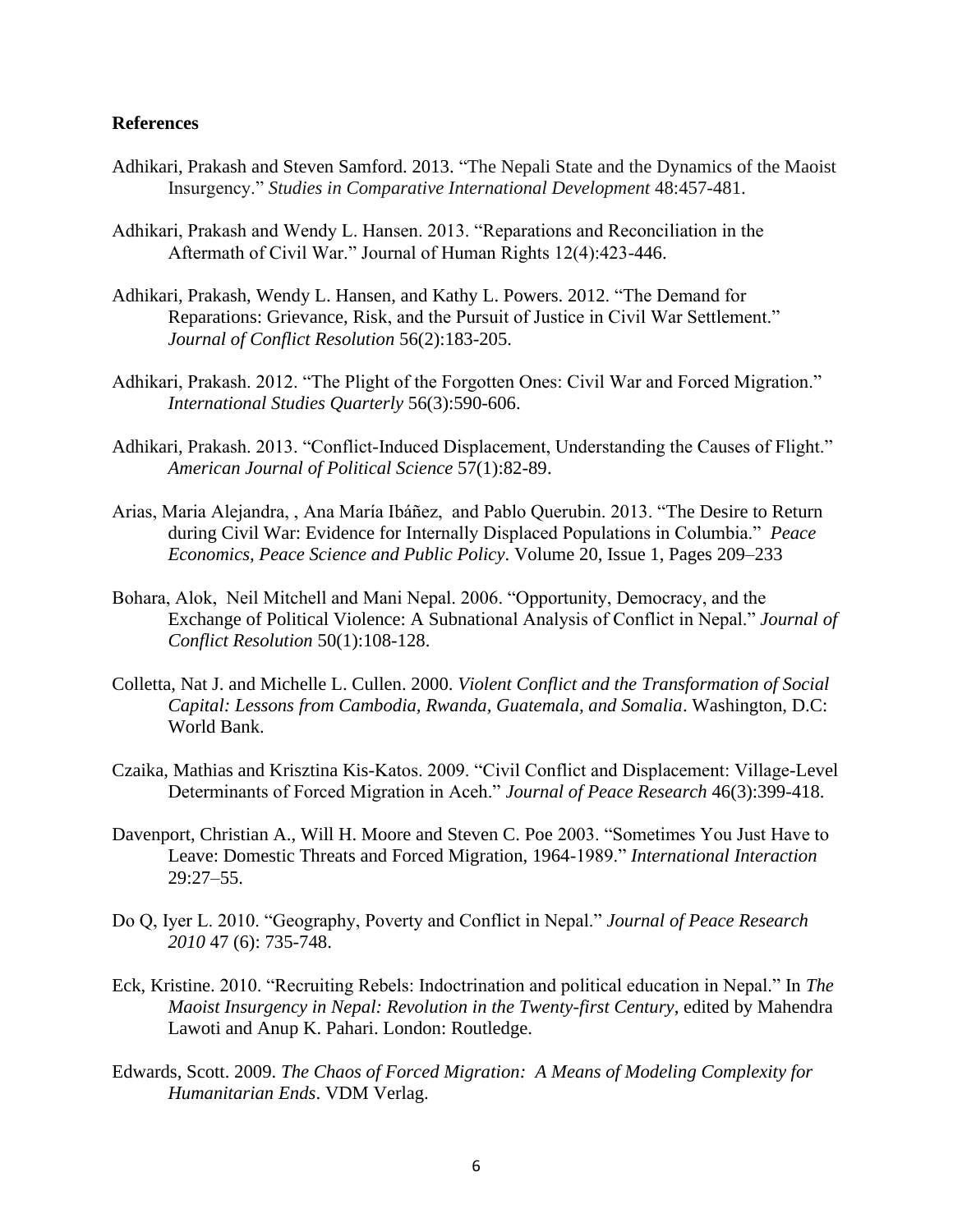- Gilligan, Michael J., Benjamin J. Pasquale and Cyrus Samii. 2013. "Civil War and Social Cohesion: Lab-in-the-Field Evidence from Nepal." *American Journal of Political Science* DOI: 10.1111/ajps.12067
- Hakovirta, Harto. 1986. *Third World Conflicts and Refugeeism: Dimensions, Dynamics and Trends of the World Refugee Problem*. Helsinki: Finnish Society of Sciences and Letters.
- Harpviken, Kristian Berg. 2009. *Social Networks and Migration in Wartime Afghanistan*. Palgrave Macmillan.
- Ibáñez, Ana María and Andrea Velásquez. 2009. "Identifying Victims of Civil Conflicts: An Evaluation of Forced Displaced Households in Colombia." *Journal of Peace Research* 46(3):431-451.
- Ibáñez, Ana María and Carlos Eduardo Vélez. 2008. "Civil Conflict and Forced Migration: The Micro Determinants and Welfare Losses of Displacement in Columbia." *World Development* 36(4):659-676.
- Informal Sector Service Center (INSEC). 2012. *Nepal Human Rights Year Book*. Kathmandu: INSEC.
- Internal Displacement Monitoring Center (IDMC). 2012. *Nepal: Unresolved property issues and IDP policy hiatus undermine search for durable solutions*. Norwegian Refugee Council.
- Karki, Arjun and Seddon, David. 2003. *The People's War in Nepal: Left Perspectives.* Delhi: Adroit Publishers.
- Melander, Erik and Magnus Öberg. 2006. "Time to Go? Duration Dependence in Forced Migration." *International Interactions* 32: 129-152.
- Melander, Erik and Magnus Öberg. 2007. "The Threat of Violence and Forced Migration: Geographical Scope Trumps Intensity of Fighting." *Civil Wars* 9(2):156–173.
- Melander, Erik, Magnus Öberg and Jonathan Hall. 2009. "Are 'New Wars' More Atrocious? Battle Severity, Civilians Killed and Forced Migration Before and After the End of the Cold War." *European Journal of International Relations* 15(3):505-536.
- Moore, Will H. and Stephen M. Shellman. 2004. "Fear of Persecution: Forced Migration, 1952- 1995." *Journal of Conflict Resolution* 48(5): 723-745.
- Moore, Will H. and Stephen M. Shellman. 2006. "Refugee or Internally Displaced Person? To Where Should One Flee?" *Comparative Political Studies* 39(5): 599-622.
- Moore, Will H. and Stephen M. Shellman. 2007. "Whither Will They Go? A Global Study of Refugees' Destinations, 1965-1995." *International Studies Quarterly* 51: 811-834.